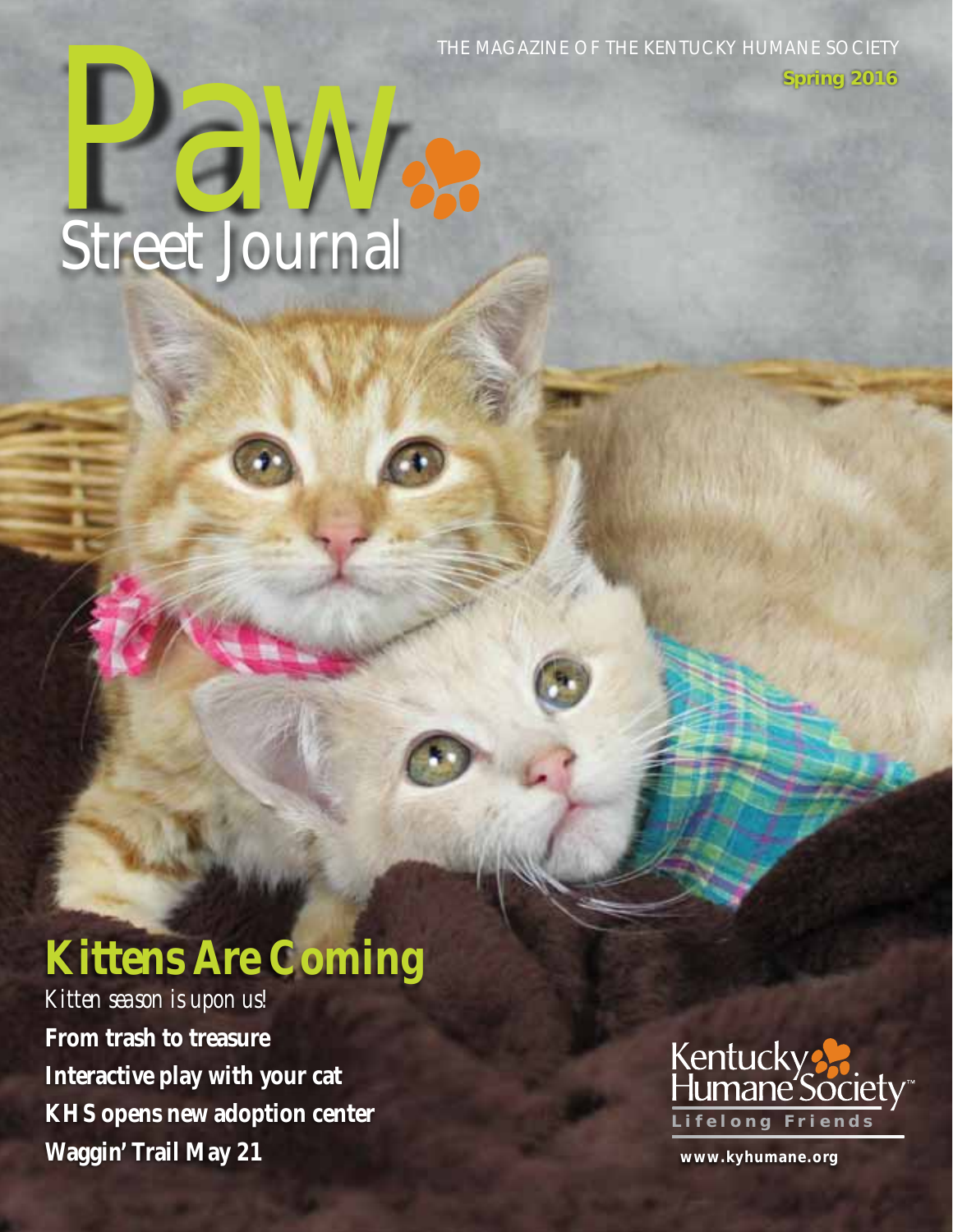

### www.kyhumane.org

### **Main Campus**

241 Steedly Drive Louisville, KY 40214 (502) 366-3355

Adoptions Monday–Friday, 10 a.m. to 6 p.m. Saturday–Sunday, 10 a.m. to 5 p.m.

Admissions by Appointment

### **East Campus**

1000 Lyndon Lane, Suite B Louisville, KY 40222 (502) 272-1070

### Adoptions

Monday–Friday, 10 a.m. to 6 p.m. Saturday–Sunday, 10 a.m. to 5 p.m.

Pet Help Line (502) 509-4PET Birthday Parties (502) 515-3149 Donations (502) 515-3144 Education/Camp (502) 515-3149 Volunteers (502) 515-3145 Behavior Training (502) 253-2883 Equine Programs (502) 515-3141

### **Eastpoint Pet Resort**

13310 Magisterial Drive Louisville, KY 40223 (502) 253-2221

### **Fern Creek Pet Resort**  5225 Bardstown Road Louisville, KY 40291

(502) 499-1910 **S.N.I.P. Clinic**

2445 Crittenden Drive Louisville, KY 40217 (502) 636-3491

### **Feeders Supply Adoptions**

Dixie, Fern Creek, Hikes Point, Pewee Valley, Preston, Springhurst, St. Matthews, and Clarksville (Ind.) Monday–Saturday, 9 a.m. to 8:30 p.m. Sunday, 10 a.m. to 5:30 p.m.

## **Inside**

- **2** From Trash to Treasure
- **4** Kitten Season
- **5** Pet Help Line
- **6** New Adoption Center
- **7** Waggin' Trail
- **8** Events
- **9** Thanks
- 13 Volunteer De-Tails

## By the Numbers

(Jan. 1, 2016 – Mar. 31, 2016)

## 1,541

shelter pets found homes in the first three months of this year. Of those, 516 were felines and 1,025 were

## 2,795

pets were spayed or neutered at our high-quality, donor-supported S.N.I.P.

Clinic from January through March. Since opening in 2007, the clinic has altered more than 87,000 cats and dogs from Louisville and surrounding counties.

## canines.

## From the Mailbox

### A Great Year

Thanks for helping me find this wonderful girl to adopt a year ago! Mitzy (formally Mama Cat) and I are so happy!

Jill Burton

### We Love to Hear They Are Spoiled

I'm just writing to let you all know that Maidey is still doing great and still being spoiled. Here is a current pic of her enjoying her elk antler.

Patricia Taul Morrison





### **Board of Directors**

Beth Andrews Brink Bloembergen David Buschman Gary Clements Steve Codey Andrea Duvall

Erik Furlan Sarah Beth Johnson Ann Joseph Brian Ramsey Jena Stone Patti Swope

Nancy Jo Trafton Greg Wellman Natalie White Roy Burns, D.V.M.\* Toni Clem\* Nick Costides\*

Brian Haara\* John Hassmann\* Rick Maynard\* Glenn Price\* *\* Advisory Board*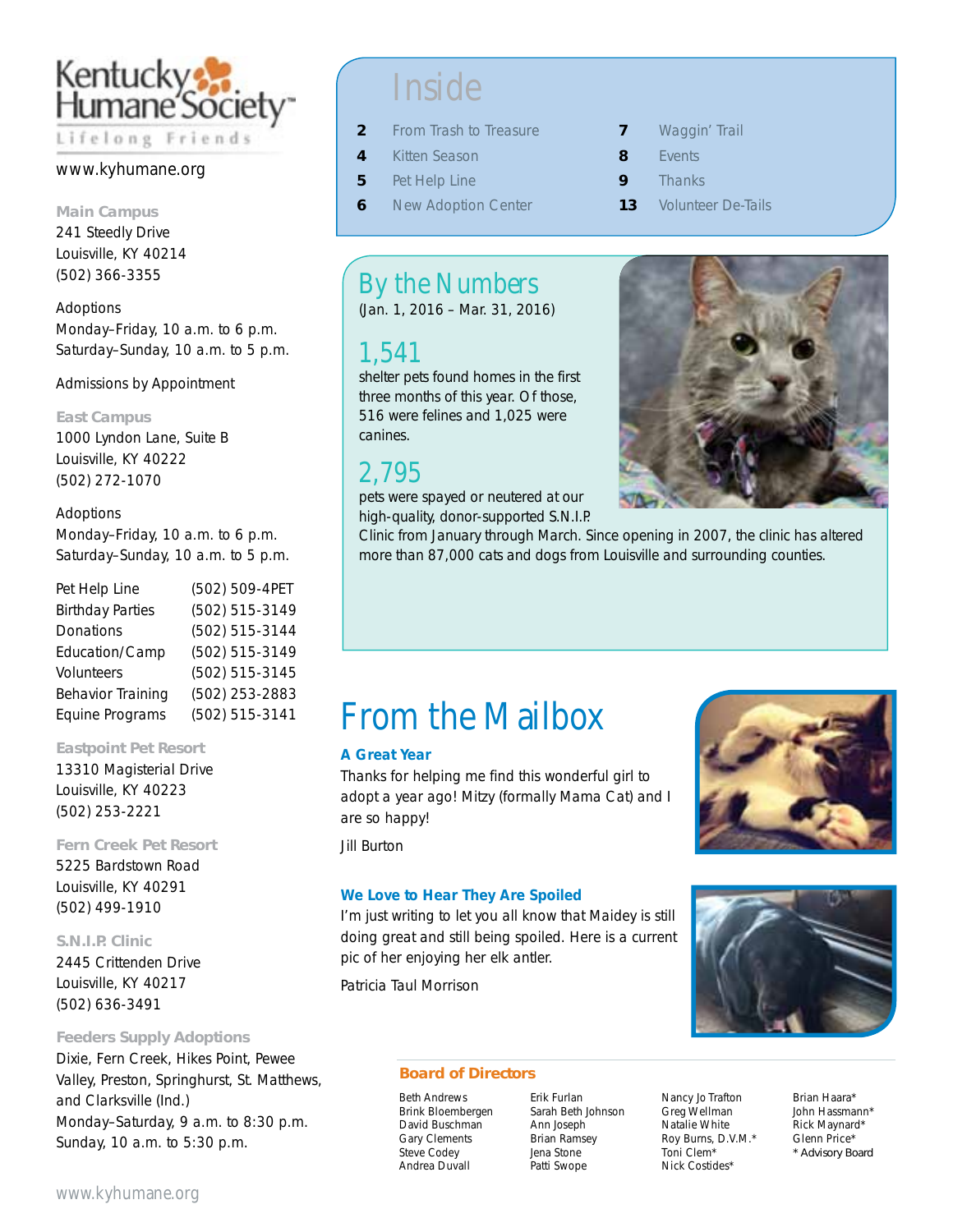## e Freedom to Choose



### Dear Friends,

My life has been filled with many rescue pets over the years and I have loved them all. Yet every once in a long while a special one comes into my life, and we form a bond that surpasses all others. Such was the case with "Strippey Cat," whom I recently lost. This loss has been devastating, but I don't have to tell you, our *Paw Street Journal* readers, about loss. If you are reading this, chances are you have shared my experience with loving and losing a pet many times over.

My relationship with Strippey started very differently than with my other animals. He was my first "Working Cat," brought to our farm in Spencer County as a "rodent manager" to live in our horse barn. I had made animal welfare my career and always had cats who were kept safely indoors and out of harm's way; yet here I was, staring at Strippey and his two litter mates and realizing that as feral, three-month-old kittens, my barn was their only hope for survival.

What developed was a love affair like no other. We hung out in the spring sunshine together that first year. We chased butterflies and rolled in the grass, played with twine from hay bales until we were exhausted. And I became his hero the day I climbed a tree and got him down when he was stuck. I will never forget how he hugged me tight with his little paws as if to thank me for saving him from life in a tree.

From that day forward, he hugged me every day. He loved me with an obsession that bordered on the ridiculous. He came when I called, quicker and more reliably than my dogs. His favorite spot was on my lap where he would drool and purr as I petted him. As a free-roaming outdoor cat, Strippey could have gone anywhere, done anything, chose anyone. But he chose me.

As Strippey and I celebrated his 10th birthday last spring, I started wondering, "What happens as outdoor cats age?" "Should I be restricting his freedom for his own good?" "Is he still nimble enough and fast enough to avoid coyotes?" "Is he still strong enough to fight off stray cats that challenge his turf?"

In the end, nothing traumatic happened to Strippey. He wasn't hit by a car, tortured by a cruel human, nor did he meet any other type of violent end. He succumbed to what many other pets do. Cancer. He didn't just disappear one day never to be seen again. In the end, he was sitting in his favorite spot on my lap as I helped him cross the rainbow bridge. Just like my indoor cats before him.

Strippey taught me one of the biggest lessons in my animal welfare career. Having an outdoor cat doesn't mean you love them any less. In fact, depending on your lifestyle, it may mean sharing a life full of enrichment and adventure beyond anything experienced with an indoor cat. I no longer make assumptions about "quality of life" for a pet based on my own assumptions.

Strippey ruled my world for over 10 years. He wandered into my house one day and claimed that territory as his own just like he did my yard and



*Strippey*

my barn. He demanded when to be fed, did not tolerate closed doors, and he kept my other dogs and cats in line.

When I think of Strippey, I think of a favorite adage, "If you love something, let it go. If it comes back, it's yours. If it doesn't, it never was." Strippey had the freedom to choose. And he chose me.

While writing this has been cathartic for me, it is also a call to action for cat lovers. If you haven't considered an outdoor cat and you live in an area that would support one, please consider giving it a try. Your heart may get broken. That's reality. But you also might just find the love of your (cat) life. To learn about the Kentucky Humane Society's Working Cat Program please contact cats@kyhumane.org.

In gratitude,

Lori Kane Redmon Kentucky Humane Society

#### **On the Cover**

Spring is the time for kittens, and during kitten season, we need your help.



The *Paw Street Journal* is a quarterly publication of the Kentucky Humane Society. Questions or comments may be addressed to the Public Relations Department at (502) 515- 3152 or info@kyhumane.org. Circulation: 12,000

**Editorial team:** Beth Haendiges, Andrea Blair and Megan Decker. Volunteer proofreader Sara Ulliman. Cover photo by Amanda Brown. Other photos by Bobby Baumgardner, Sam Badder, Amanda Brown, Maggie Freeman, Sue Gay, Whitney Haynes, Kimmy Pagano, Gordi Smith, Alice Thompson, Kaye West and Mareike Yocum.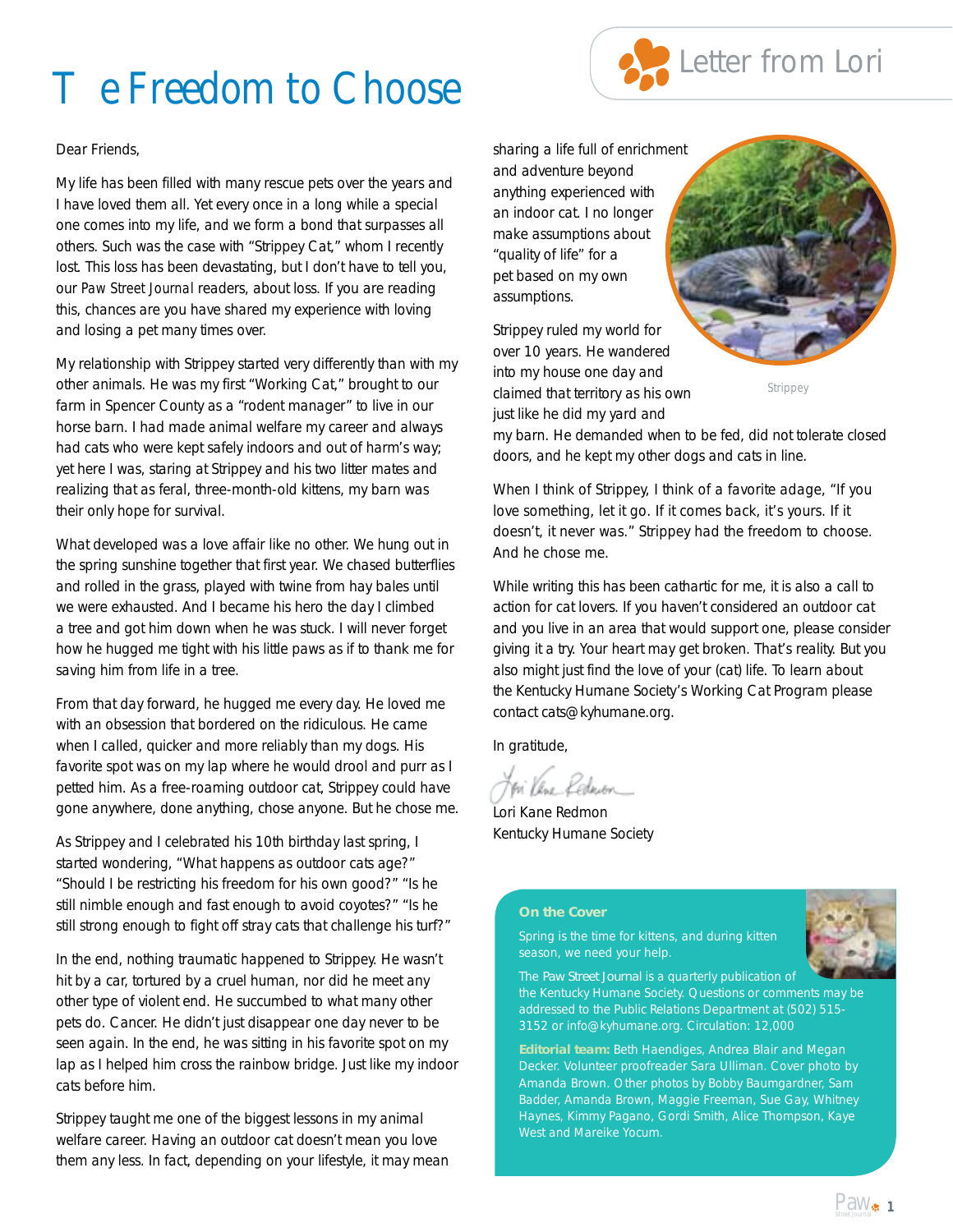

# From Trash to Treasure

## *Puppies Saved from Freezing by Local Hero*

It was an early morning in Februar<br>with 9-degree wind chill. Gregory<br>Curry was making his rounds as a<br>driver for Rumpke Waste & Recycling. **t was an early morning in February** with 9-degree wind chill. Gregory L Curry was making his rounds as a

On National Turnpike in South Louisville, he noticed something unusual. A lightblue plastic bin was flipped on its side. The bin was without a lid, but someone had pushed it up against the side of the dumpster. Inside the bin, Gregory saw something fuzzy. His first thought was that the bin was full of stuffed toys.

And then he heard a whimper.

What he saw next shocked him to the core: inside the bin were four puppies. Two were shivering and crying. Two more, sadly, were dead.

"The top of the bin was up against the dumpster, so there was no way the puppies could have escaped. There was no food, no water. They had been left there to freeze to death," he said. "Who would do something like that?"

The puppies were soaking wet from urine, very cold and hungry. Gregory had worked as an emergency medical technician in the past, and he knew these two puppies would have been dead within the hour without his help.

Gregory placed the two puppies in the cab of his truck. He drove to a 24-hour gas station on his route and asked the clerk for a box to place the puppies in. A patron at the gas station donated his jacket to keep them warm.

"I knew they had to be warmed up slowly after being so cold," said Gregory.

The puppies were also dehydrated, so he offered them a little water. Given his medical training, he knew not to give them food right away. With Gregory's care, the puppies began to revive.

But what to do with two needy puppies? Gregory knew he couldn't keep them. Around 5 a.m., he drove over to the Kentucky Humane Society's Main

Campus, but the campus was closed. He noted the hours and went back to his route. The puppies remained in his cab.

When our Admissions Department opened a few hours later, Gregory returned with the puppies. Our team rushed them back to Veterinary Services to be examined.

"When Gregory brought them in, the puppies were absolutely filthy," said Robin Vincent, KHS Shelter Operations Director. "They were covered in urine and were very, very cold, but they were in pretty good health besides that. We gave them baths, gave them their medical checkups, dewormed them, and gave them their first vaccinations."

After the puppies were warm and comfortable, the KHS team alerted the authorities so they could investigate this heartless act. Louisville Metro Animal Services found the plastic bin with the deceased puppies. They checked with local businesses; unfortunately, there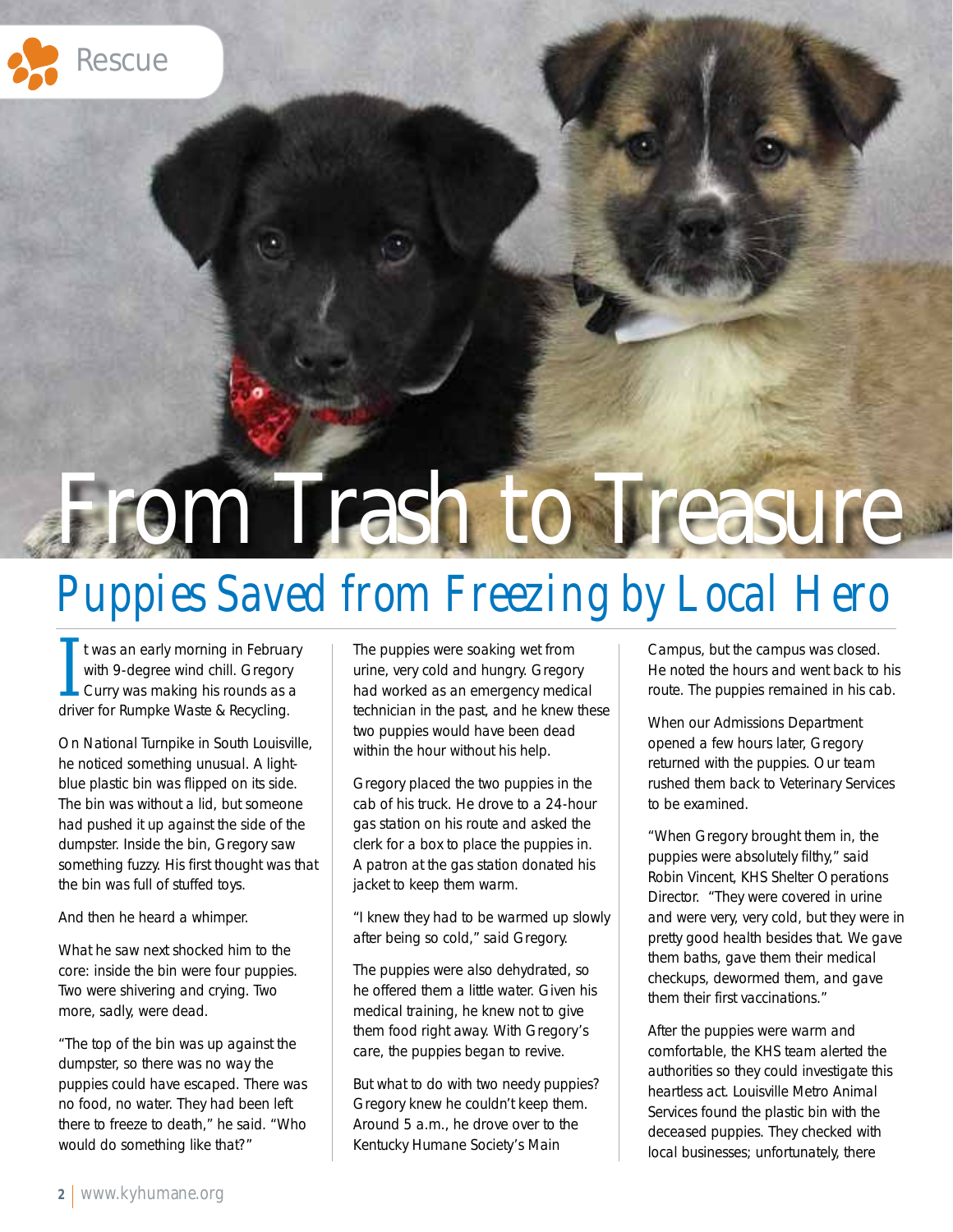

*Puppies with their rescuer*

were no video cameras or witnesses, so the officers had little information to go on. Local media also asked witnesses to come forward with information, but no one did.

"Gregory Curry is a true hero for animals," said Robin. "He's also a great reminder that we can all make a difference for companion animals, whether that is saving them like Gregory did, or adopting, sponsoring an animal, donating or volunteering – all of us can do something to help."

KHS staff named the little brown puppy Gregory in honor of the man who saved them. The little black puppy was named Samson. After a week in care, the puppies were ready for adoption.

Given the tremendous interest in the puppies, KHS decided to hold a lottery for their adoption; families interested in adopting submitted applications. Two families were then randomly selected from the qualified adopters.

Gregory was adopted by Jason and Michelle Kennedy; he lives with two other dogs and the Kennedys' 15-year-old son. Samson was adopted by Alex and Megan Carbello of Louisville.

"We were so amazed by the number of people who came forward wanting to adopt. But we reminded them that every day, the Kentucky Humane Society has wonderful dogs, cats, puppies and kittens looking for loving homes. Each of the animals in our care has his or her own story, and each deserves a happy ending," said Robin.

## **DONATE**

to help more animals like Gregory and Samson: kyhumane.org/donate 1000 Lyndon Lane, Louisville, KY 40222

## Dante's Heart



*Dante with one of our photo volunteers, Payton*

It's called Pulmonary Stenosis, a heart condition that will lead to congestive heart failure without intervention. And five-month-old Dante had it.

Dante was a happy pup. He didn't know he was sick or why people looked at him with such sad eyes. He didn't know why he shouldn't run and play with all the other dogs. But Dante's time was running out. The veterinarians gave him one, maybe two years to live. Unless he received lifesaving surgery that costs \$3,000 to perform.

Realizing that we couldn't do it alone, we brought Dante's story to the public. We wanted him to have a chance at a happy, healthy life, and we knew we needed help to make that happen.

We shared his story, and we waited.

The response to Dante's plight was amazing. Donors gave what they could. Some gave \$5 or \$10. Others were able to be far more generous. After a few weeks, we had the funds we needed!

Dante went to Purdue University's Veterinarian College to have the surgery done. He came through the surgery and is already joyfully bouncing and playing with his foster family. His prognosis is good, and he will soon be ready to take on his next challenge: being someone's forever dog.



*Dante came through surgery and is happily recuperating.*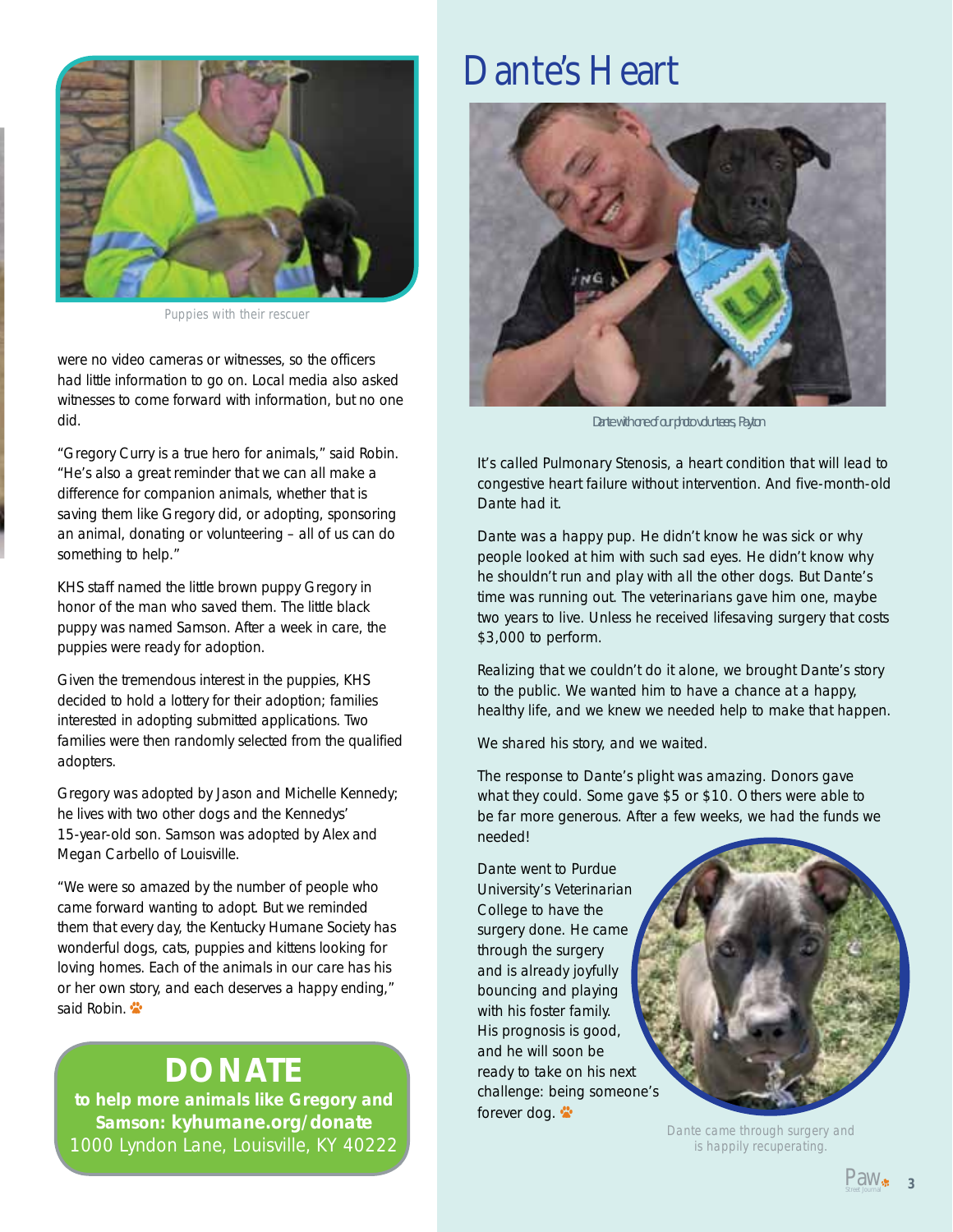## Spring, and a Cat's Fancy Turns to ... *Kitten Season, a Time to Learn About Spay/Neuter*

Spring is in the air! Along with the warmer weather comes what many animal welfare organizations refer to as "kitten season." Kitten season begins in early spring and ends in fall, and it is when the greatest number of kittens are born. This occurs

because the feline reproductive system is influenced directly by warmer weather and by the the amount of daylight in a 24-hour period. As the amount of sunlight increases, so does an intact female's desire to mate, and many go into heat by mid-January. While this is an exciting

time for the shelter, it is also the busiest time of the year.

Often times, the Kentucky Humane Society becomes flooded with litters of young kittens needing care from the beginning of spring into the beginning of fall. While kittens are adorable and fun, the large number of kittens turned in can overwhelm the shelter and leave us very short on supplies and foster caregivers. In addition, many of the kittens who arrive need time in foster homes to grow and socialize before they are ready to find their forever homes.

Love kittens and want to help? Along with supplies, the Kentucky Humane Society is always in need of foster caregivers! Foster caregivers provide loving, temporary homes for animals who need a little extra TLC before going up for adoption. Some may foster one litter a year, while others foster dozens throughout the year. These amazing individuals help KHS expand our shelter walls, allowing us to save even more lives, and we are so grateful to all of them. If you are interested in being a foster caregiver, visit kyhumane.org to learn more or contact our foster coordinator at foster@kyhumane.org.

## Kitten Shower

To get ready for all the little arrivals kitten season brings, the Kentucky Humane Society held a Kitten Shower in mid-March.

Dozens of kitten supporters came, bringing much-needed presents such as KMR (kitten milk replacer), bottles, heating pads, soft food, litter, blankets and toys. Shower attendees learned about fostering opportunities, kitten care and the importance of spaying and neutering pets. There were also games, refreshments, items for sale and a raffle.

The supplies collected will be used by foster caregivers to provide care along with loving temporary homes.

Over 1,000 of the animals KHS takes in every year require a little time in a foster home before they're ready for their forever home. During "kitten season," we need more foster caregivers than ever! While some kittens arrive needing only a few weeks in a foster home to grow and socialize, others are younger and need round-the-clock care.

## **Help Kittens**

Want to help? We continue to welcome supplies for our kittens and other animals. View our Wish List at kyhumane.org/wishlist to see what is needed.  $\ddot{\bullet}$ 

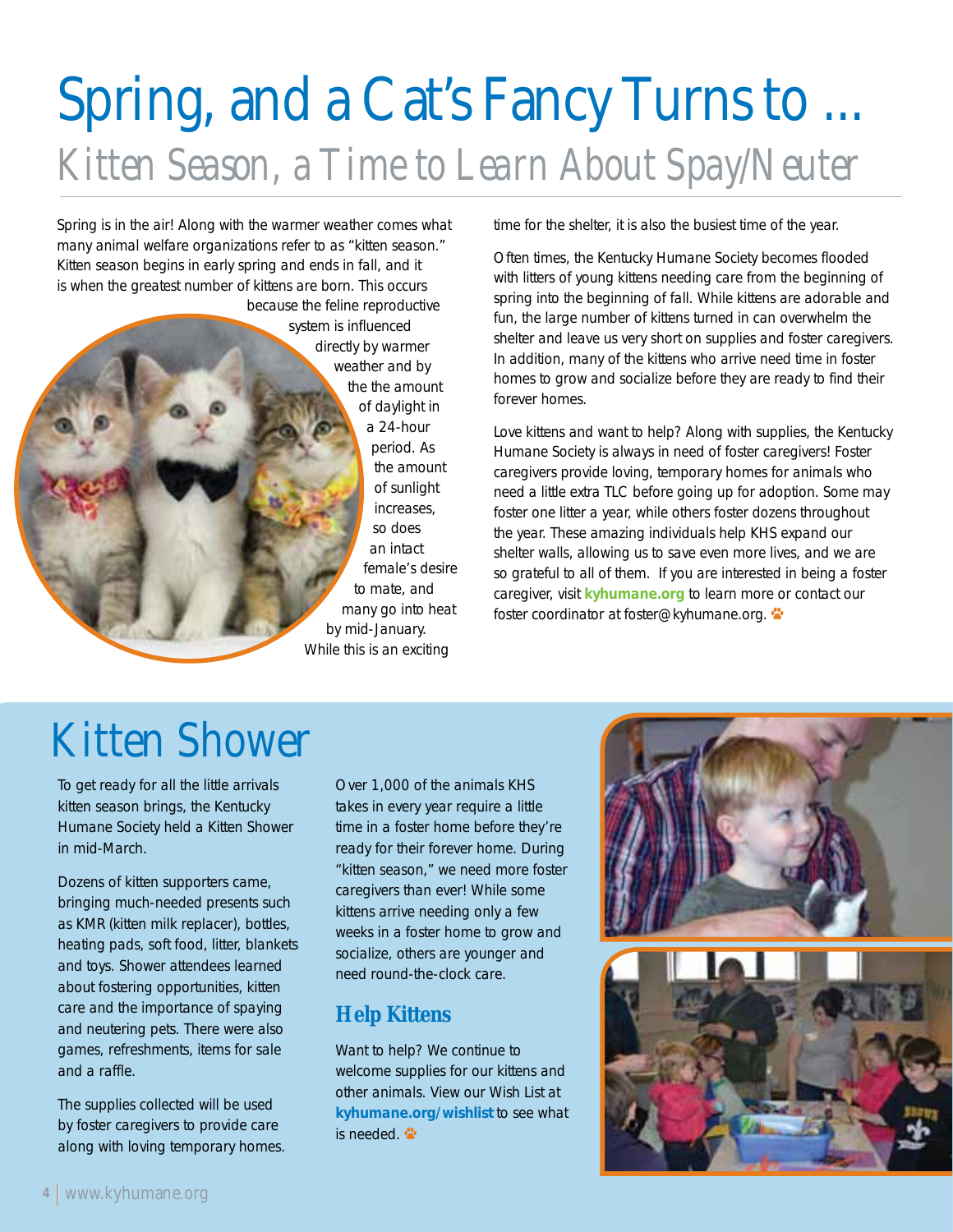## Interactive Play *The Key to a Healthy and Happy Cat*

### *By Shelby Schulz, Pet Help Line Coordinator*

We all know that playing with our pets is enjoyable and a great way to bond. But play is also helpful when working on unwanted cat behaviors. Some behavior issues are directly caused by a lack of interactive play!

Interactive play refers to playing with your cat with appropriate toys and methods. It means playing with your cat by imitating the prey he would hunt in the wild. In the wild, cats follow a simple cycle throughout their day: hunt, eat, groom, sleep. This cycle requires bursts of energy to catch small prey. The cycle is completed several times in order for the cat to get enough to eat. Domestic cats have not lost this instinct, and providing them opportunities to hunt is important for a cat's happiness and health. So, how do you imitate this hunting ritual?

- Use toys that allow you to imitate prey without getting your hands in the way. You want to make sure that you are not sending a message to your cat, that hands (or feet) are prey as well. Never play with your cat with your hands or feet, even covered by a blanket. The best types of toys for this are fish pole cat toys.
- Choose toys that are appealing to your cat, not the human eye. Identify the type of prey your cat likes to hunt. Does she like to chase something that darts around like a mouse? Something that hops and skitters like a bug? Swoops up into the air like

a bird? Find what your cat likes and provide toys that allow you to imitate that prey's movement.

- How will your cat hunt during an interactive play session? First, they will listen for their prey. Make a rustling sound in a paper bag or cardboard box. Use toys with realistic sounds.
- Don't wave a toy in your cat's face or whip it around too fast. This can frustrate your cat and does not imitate prey. Have your prey slowly come out of a hiding spot in a bag or box, from beyond the couch or a chair. Alternate fast and slow movements, having the prey dart behind things and then come out.
- Once you have your cat engaged, continue to imitate the movement of prey, but let him catch and "kill" his prey often throughout the session. You want your cat to feel like a successful hunter.
- When you are ready to end the play session, have the toy move slower and slower, until it "dies." When your cat walks away, put up the toy. This will end the session with your cat feeling proud of his hunting prowess. End this session with a portion of your cat's food to continue the natural hunt, eat, groom, sleep cycle.

Active cats need these play/eating sessions three times a day for 15 minutes.

## Pet Help Line





Less active cats are fine with two sessions a day.

Daily interactive play will keep your cat healthy, help relieve stress during times of change and give your cat an outlet for his energy. If you have a cat who likes to scratch and bite feet as they cross his path, or chase hands as they move, interactive play is the answer. Interactive play can also be helpful for cats avoiding the litter box, integrating a new pet in the home, helping your timid cat get used to new people and many other situations. The physical exercise from interactive play helps reduce stress, and the time spent together helps you form and maintain a strong bond with your cat.

For more information on interactive play and its benefits, or for additional help with your cat's behavior issues, contact our free Pet Help Line, 502-509-4738 or helpline@kyhumane.org.

## Ask the Experts

Got a pet-related question? Call or text our Pet Help Line to receive free advice and connect to local pet resources, (502) 509- 4PET or visit kyhumane.org/help. Our Pet Help Line is made possible by grants from the ASPCA (American Society for the Prevention of Cruelty to Animals) and the Banfield Foundation. The Pet Help Line is designed to help keep pets in their homes and out of shelters by giving owners the tools they need to have healthy relationships with their pets.

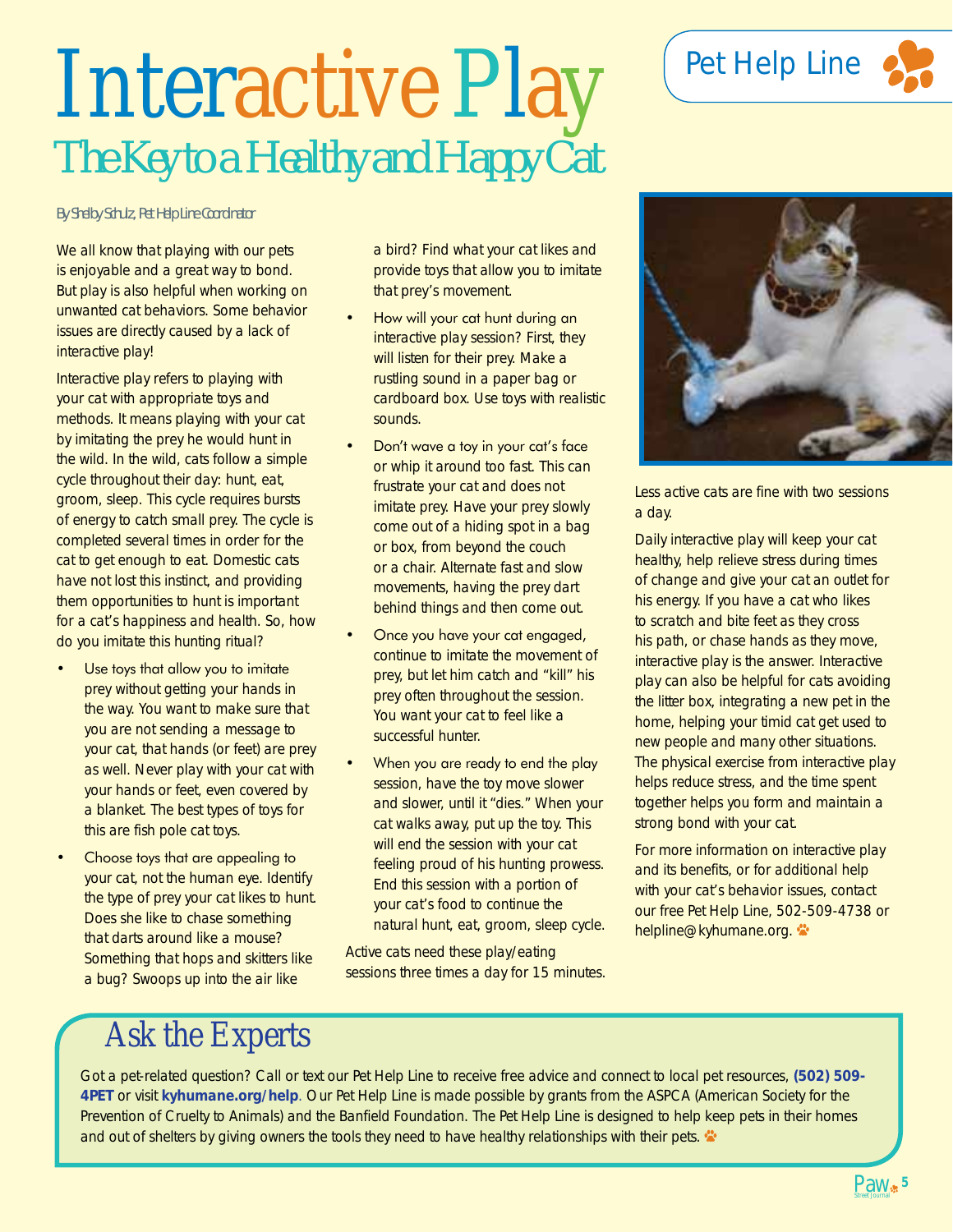## **KHS Opens Adoption Center at Pewee Valley Feeders Supply**

The Kentucky Humane Society celebrated the opening of our newest adoption center on March 3 at the brand-new Pewee Valley Feeders Supply, 12406 La Grange Road in Louisville. The adoption center has three large-dog kennels, two puppy pens, and condos for kittens and cats.

This is the eighth KHS adoption center located in a Feeders Supply store and our 10th adoption center overall. The unique lifesaving partnership between KHS and Feeders Supply started in 1996, when the late Roy Gibson, founder of Feeders Supply, offered a permanent adoption site to KHS at the Springhurst store.

"My father was very concerned about pet overpopulation, and he wanted to do something about it," said Pam Longwell, President & CEO of Feeders Supply. "We were never interested in buying and selling dogs and cats, and we have always supported the adoption option."

This decision helped create a model for other pet stores and shelters to follow.

"Twenty years ago, Feeders Supply became the first pet supply company in the region and one of the first in the nation to allow an animal shelter to have a permanent adoption center on their premises," said Lori Redmon, KHS President & CEO.

Today, over 50 percent of all of the animals adopted from KHS are adopted at a Feeders Supply location.

For the last 20 years, the locally owned, family-run, pet-supply business has provided free adoption space to KHS. The value of the floor space is approximately \$100,000 a year, making Feeders Supply one of KHS' most generous ongoing supporters. All adoption counselors at the sites are KHS employees, and pets are available there for adoption 361 days a year.

It's a relationship that allows KHS to take in more pets – and to save more lives. In 2015, the no-kill animal shelter found homes for over 6,300 pets.  $\ddot{\bullet}$ 



*KHS President & CEO Lori Redmon and Feeders Supply President & CEO Pam Longwell cut a ribbon to open the Pewee Valley Feeders Supply adoption center.*

## Little Orphan Abner Finds A Family

You can't tell by looking at him now, but Abner, a beautiful Thoroughbred, had a rough start in life. His mother had severe birthing complications and the owners needed immediate assistance to save the baby. The very next day, our KHS Equine crew arrived to rescue Abner and transfer him to one of our rescue partners, Dark Horse Training Center.

Several challenges were still ahead for baby Abner, as he needed an immediate plasma transfusion and was faced with other medical issues requiring constant monitoring. In addition to giving milk replacer feedings four times daily, our KHS volunteers gave Abner the care and attention desperately needed when a baby is orphaned at such a young age. He started adjusting to life on a farm by interacting with people, other pets (several KHS adopted cats and dogs are on site), and learning life lessons from the other horses. Acclimating the horse to a farm is a critical step in KHS's Equine C.A.R.E. (connect, assist, rescue and educate) program and gives the horses a great shot at adoption.

Luckily for Abner, he didn't have to wait long to find a home.

Brett and Mary Rose Cissell from Dark Horse decided to adopt Abner as a wedding present to themselves!

Fast forward to now and Abner couldn't be happier. He's well adjusted and enjoying life at Dark Horse Training Center. The farm sits on over 100 rolling acres in central Kentucky and is assisting KHS Equine in fostering and finding homes for other rescued horses. You can help, too, by spreading the word about our new equine services and, in doing so, helping find homes for so many horses in need of permanent families.

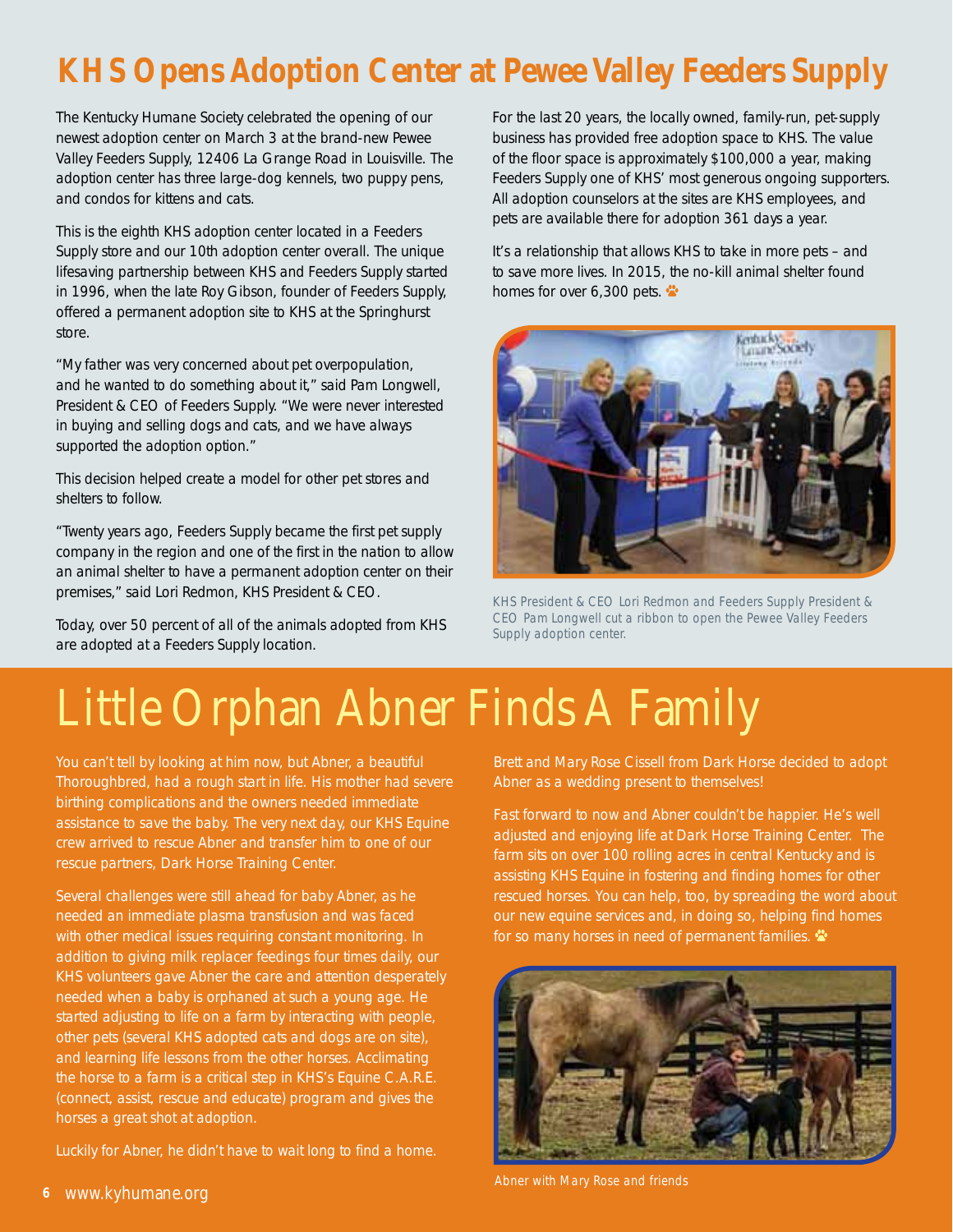## WAGGIN' TRAIL Walk & Festival for the Animals

Waggin' Trail, presented by Hill's Pet Nutrition, is May 21. Have you registered yet? There's still time to register, raise money for our animals and then to come out and have a great time.

Waggin' Trail is the Kentucky Humane Society's second-largest fundraiser of the year. Registration and pledges raise vital funds that allow us to save and improve animals' lives.

This year's Waggin' Trail Walk and Festival for the Animals will be held at the Waterfront's Big Four Lawn in Louisville. The event starts at 10 a.m. and concludes at 2 p.m. There will be live music by Ghost Holler and Fun Size Band, food, wine, beer, sodas and many great vendors to visit. Our walk and festival will be a celebration of all you have done to support our animals.

Event Sponsors

**CD ALIPHA DOG** 

Modern Woodmen **RATERNAL FINANCIAL** 

**anum** 

So what are you waiting for? Register online today at kyhumane.org/wtrail.

### Presenting Sponsor



Gold Sponsors









Benefiting the Kentucky Humane Society



Jimmy and Sissy say "join us for Waggin' Trail!"



The Waterfront's Big Four Lawn is a great place to celebrate.



Come for the walk; stay for the festival!

Presenting Media Sponsor



Media Sponsors

100.5MYfm

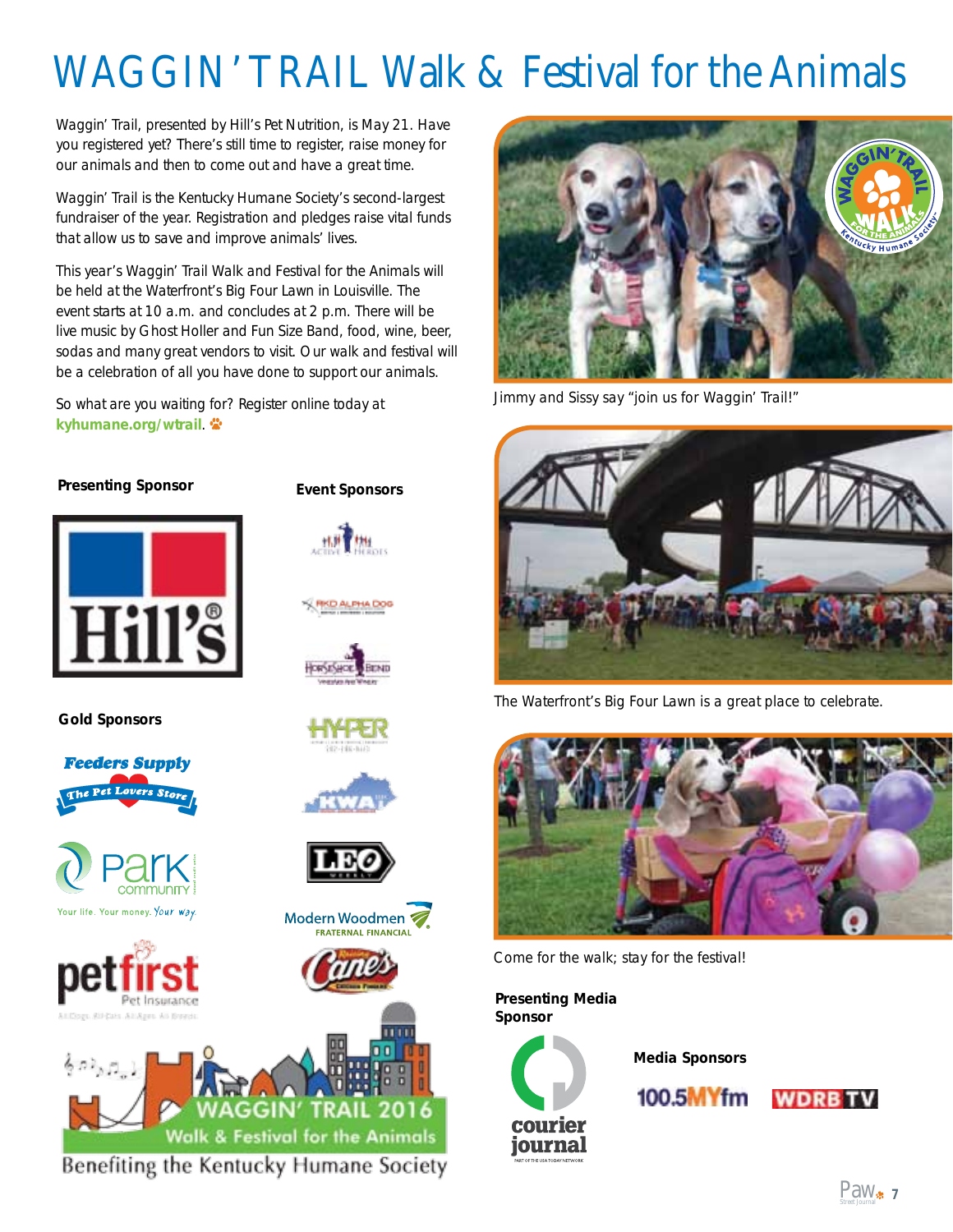

## Wags to Riches

On March 10, we held our first Wags to Riches art show. The event was presented by Park Community Credit Union and held at Copper & Kings in Louisville's Butchertown neighborhood.

More than 150 volunteers, artists and supporters came out to admire the donation banks that were decorated by artists young and old. Attendees "voted" for their favorite banks by making donations to KHS. Copper

& Kings offered a tasting tour and specialty sodas, and Born Fresh provided delicious appetizers. In total, the event raised \$5,000.

## Dog Day at the Park

Our first Dog Day at the Park was held at Slugger Field on May 3. We want to thank the Louisville Bats and all those who came out with their dogs to support the Kentucky Humane Society.

The \$4 price of each dog ticket is

donated to the Kentucky Humane Society, so your attendance supports us while you and your pooch take it easy and enjoy the game. The next Dog Days at the Park are June 14 and August 23. We hope to see you there!

## Pegasus Parade

We want to thank everyone who cheered us on as we marched in the Pegasus Parade. We enjoy being a part of the greater Louisville community. We'll have photos in the next issue!  $\ddot{\bullet}$ 



## Thanks, Mediaura! Check Out Our New Website

Have you visited us online recently at www.kyhumane.org? If so, you've probably noticed some changes. Thanks to the digital marketing team at Mediaura, the Kentucky Humane Society has a brand new website!

Our new site has lots of bright colors, beautiful photos and a navigation that makes finding adoptable pets and information about our pet services as easy as possible. The updated site is also mobile-friendly, which is important since over half of our online visitors are accessing the website from their smart phones.

"The amazing people at Mediaura have donated tens of thousands of dollars in services and hundreds of hours over the years, and we are grateful for their support on behalf of our animals," says Andrea Blair, KHS PR/Marketing Director. "Whenever we have a programming and website need, they are there for us."

Mediaura is a full-service interactive agency in Jeffersonville, Indiana, located just a few blocks away from the Big Four Bridge. Since 2012, Mediaura has provided the Kentucky Humane Society with expertise on all of our digital needs.

"We partner with the Kentucky Humane Society because it's the love of animals that makes us human," says Andrew Aebersold, Mediaura CEO.

Is your company looking for a full-service agency that specializes in design, development and optimization? You can find out more about Mediaura at www.mediaura.com

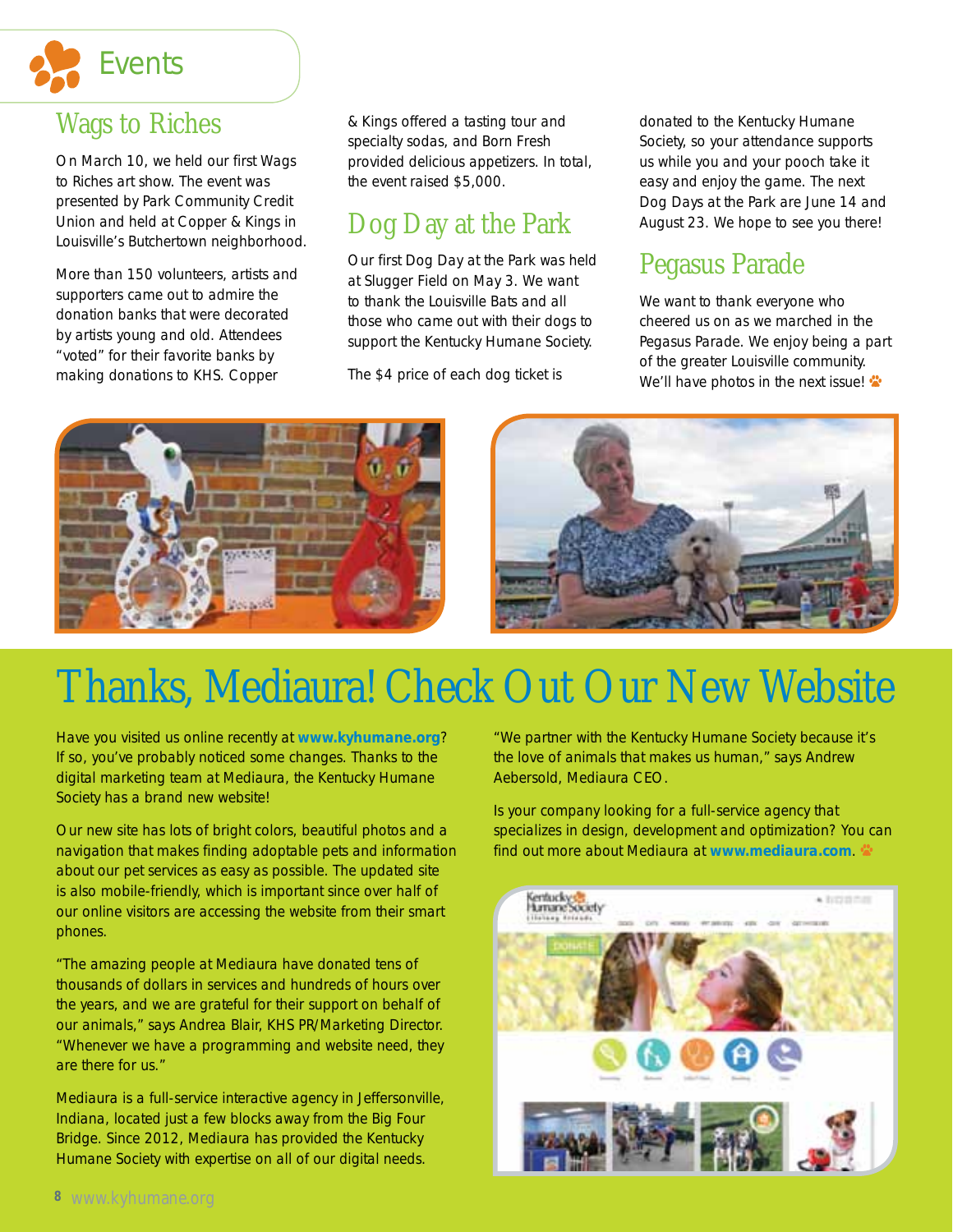## **The Kentucky Humane Society would like to thank and Thanks** *the following donors for their generous contributions between December 1, 2015 and March 31, 2016.*



### *\$500 or more:*

Active Heroes Mr. Michael G. Adams Rick & Karen Albers American International Group Ms. Janet Ames **Anonymous** Sean Arms ASPCA George Bailey & Porter Watkins Banfield Foundation Mr. & Mrs. Curtis Barman Mary Jo Bean Mr. Rodney Bell Benevity Community Impact Fund Best Friends Animal Society Mr. Brink Bloembergen & Ms. Linda S. Johnsen Bluegrass Charitable Golf **Scramble** Bonnie Family Foundation Mr. Alvin Borowick Mr. & Mrs. Brooks H. Bower Mr. & Mrs. Daniel Bridgewater Danny & Ellen Briscoe Frank & Donna Brothers Carolyn Kay Brown Jane Brown Ms. Meredith Brown Mr. Norman Brown Cafe Press Mr. & Mrs. James E. Carlin Mr. & Mrs. Allan M. Catlett Dr. John Celletti CGI Technologies & Soloutions Inc. Charitable Auto Resources Inc. Ms. Syndi Chesser Mr. & Mrs. Gary Clements Randy & Christe Coe Cynthia & David Collier Commonwealth of Kentucky Department of Treasury Constellation An Exelon Company Mr. & Mrs. Donald Corl

Vincent & Maria Corsi Mr. & Mrs. Dick Crane Kelly Crite Ms. Patricia A. Curtis Mr. & Mrs. Richard Curtis **Dandelion** Ms. Paula Daniels DaVita Total Renal Care Inc. Delta Dental Of Kentucky, Inc. Mr. Hiren Desai Ms. Sallie R. DiLaura Ms. Anne G. Discher Ms. L. Anne Dishman The Dunbar Foundation Ms. Laura Dunbar Mr. Thomas E. Dunbar Mr. Wallace H. Dunbar Ms. Barbara Duncan Ms. Katherine Eldridge Electrical Union Workers IBEW #369 Ms. Cynthia Y. Embry Ms. Karen Eves Ms. Heather Falmen & Mr. Keith Zirbel Feeders Supply Co. Fidelity Charitable Gift Fund Ms. Doris Flack Ms. Heather Floyd Frazier-Joy Family Foundation Ms. Carla Fridley-Brown Terry Fultz Mr. & Mrs. Gerald Gammons Gannett Foundation, Inc Joanne W. Gauntt Charitable Foundation GE Foundation Estate of Mrs. Jean Maxwell Dawson Gray Dr. Stacy Gregory David Gross Dr. & Mrs. Jason Guin Ms. Sandy Gutermuth Ms. Teresa B. Hall Mr. Joe Hampton

Ms. Mary W. Hancock Mr. & Mrs. Frank Harshaw Mr. David D. Hartmann Mr. & Mrs. Kevin Heavrin Mr. & Mrs. David Heimerdinger Henderson Services LLC Ms. Mary E. Herche Henry & Roxy, the Pit Bulls Hilliard Lyons Ms. Deborah Hite Mr. Greg Pilotte & Dr. Jayne **Hollander** Mr. Matthew Howell Mr. & Mrs. David Huls O.H. Irvine Estate Mr. & Mrs. Link Joseph Mr. & Mrs. Mark Joyner Lori & Kevin Redmon Dr. Elizabeth A. Katzman Jared Keesee The Honorable Order of Kentucky Colonels Kentucky Horse Council Inc. Kentucky Wireless Association Ms. Mary Kerr Ms. Leigh Kessinger Klein Family Foundation, Inc. Diane Sanders Koehler & Patricia Sanders Werner Memorial Trust Ms. Andrea Kristofy Kroger Ms. Michelle Kruschwitz Ms. Melanie Kuhn Ms. Christy L. Lawson Ms. Lisa Lewellen Louisville Credit Union Chapter Louisville Dog Run Association Ms. Amy Luttrell Mr. & Mrs. James Lyons Ms. Simone Mancuso Mr. Charles Marasa Mr. & Mrs. Jason Marshall Mattei-Rothschild Foundation Allen S. Mattingly Trust Marion McClain

Mrs. Mary McClean Ms. Sherry Mctyeire Ms. Stephanie Melder Miss Hannah Miller Ms. Rosemary Miller Tom & Elizabeth Morris Network For Good Mr. Robert A. Nolan Jr. One Stroke Inks Russell D. Page & Joseph C. Stambaugh Palmer Products Corp Park Community Credit Union, Inc. Ms. Sarah Dunbar Parker Mr. & Mrs. Allan M. Parnell PetFirst Pet Insurance Phenom LLC Richard & Rosemary Phillips Ms. Eileen Pickett Mr. Ben Pilling Dr. Michele Pisano Mr. & Mrs. Saul Pohn Razoo Foundation Mr. William S. Reeser Jr. Mary Pat Regan Mr. & Mrs. Kenneth Reutlinger III RKD Alpha Dog Mr. Mark E. Robbins Mr. & Mrs. Albert B. Roberts Ms. M. Diane Roberts Tonya Robinson Mr. Isaac Rosenzweig Louis T. Roth & Co. Ms. Jennifer B. Rousos Rubbertown Community Adv Council Mr. Patrick Scanlon Ms. Barbara Shortridge Mrs. Tamina Singh Slack Technologies, Inc. The Shirley Smith Foundation Mr. & Mrs. Don E. Smith Ms. Donna F. Smith Mr. Jeremy Smith

Mr. & Mrs. Raymond G. Smith The Spot Fund Inc. Leslie & Joel Stream Super Scoopers Ms. Juliana Swiney T.M. Crutcher Realty Corp The Hylands Kennels Elizabeth C. Thomas Fund Ms. Kathy Thomas Thrivent Financial for Lutherans Ms. Nancy J. Trafton Truist Altruism, Connected Twenty-Six Productions Mr. Gene Ulrich United Way of Greater Atlanta Universal Woods Inc. Vaynerproductions, LLC Ms. Peggy L. Vedelli Verizon Foundation Christy Vermost Ms. Patricia A. Vittitoe Mrs. Judy Wagner John & Rhonda Wanner Mr. & Mrs. Linwood A. Watson Jr. Ms. Marilyn A. Weaver Ariadne Welch Mr. & Mrs. Will L. West Ms. Nancy Wetherby Whole Foods Meredith Wickliffe Wick's Pizza Parlor & Pub Mrs. Judith C. Wilder Ms. Sharon L. Winstel Mr. & Mrs. David Wise Mr. Duane G. Wolff Mr. & Mrs. Ralph W. Yoakum Jr. Yoga I.S., LLC YourCause Paying Agent Yum! Brands Foundation, Inc. Ms. Catherine Zoeller

### *\$50 or more in honor or memory of a loved one:*

### In Memory of….

*"Mac" Allen by Mr. and Mrs. Kevin McDowell Abbey by Mrs. Theresa Barrett Abby & Tiny dog, our precious puppies by Ms. Sandy Gaither Abby Raenna & Snowflake by Timothy Wait*

*Admiral by Kathy Mae Miller's Angel Class Alan Keith Etherton by Ms. Theresa Atkins by Ms. Sarah Himmel by John, Devin & Kristin Sampson and Karen Hurtubise by Scott and Mary Jennings by Mr. and Mrs. Scott Jonap by Dr. Roger A. Magnusson by Roger, Vicki & Melissa Rawlings, Nick Rawlings & Elizabeth Dunn*

*by Ms. Erica Rigney by The Elzy Family by Orrin Fontenot & Family by Mr. and Mrs. Donald Etherton by Ms. Linda Lykins Alice Ewals by Mr. Michael Boisseau All my dogs by Ms. Gloria J. Bryant Amelia by Natasha, Mommy & Granny*

*Amy Allgeier by Kentucky Association of Health Care Facilities Andy Reichwein by Mr. and Mrs. Alan Hauss Angel, my sweet spaniel by Ms. Iris M. Otero Angel, my yorkie by Mr. and Mrs. Charles Szukis III Angelina by Tara Wurdock*

*Ann Carden by Kelly & Doug Finlay by Mr. and Mrs. Scott Jonap by Mr. and Mrs. John J. Kloepfer by Mr. Herman Mujica by Mr. Tony Ray by Ms. Christi Vice Annabelle Ray by Ms. Ashley Liles Anne Hardwick by Mr. John Hardwick*

*April by Ms. Marina Gill Arby & Pete by Cheeky and John Bahe Ashley by Sherry Dorner Aunt Eileen Tabor by Ms. Cheryl Higginbotham Bandit by Ms. Sheila Emerson*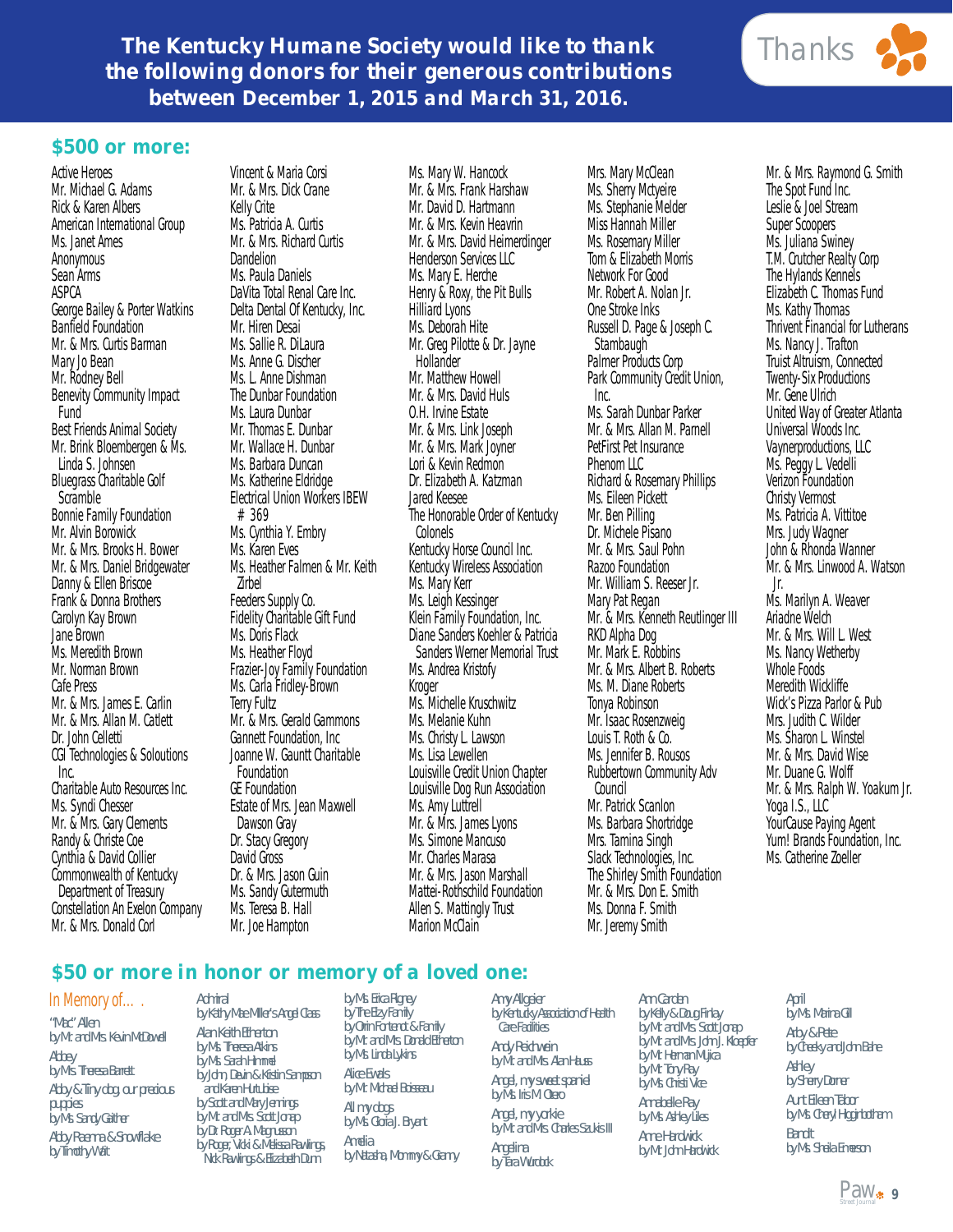#### *Banjo*

*by Mr. and Mrs. Robert Cordts*

*Barbara Francis by Mr. Ray Francis*

*Barbara Jean Gordon by Ms. Annell G. Downey by Mr. and Mrs. James Gibbs by Ms. Carol L. Cornette*

*Barret Strater Hill by Mr. and Mrs. Raymond G. Smith*

*Baxter by Mr. Bill Sudduth and Ms. Jayne Culp*

*Beamer Stevenson, our beloved GSP by Dr. and Mrs. Charles Stevenson*

*Becky Kemp by Ms. Lisa Cheek by Ms. Katy Collis by Ms. Barbara H. Tharpe*

*Beloved Boxers, Schatze & Schupo*

*by Ms. Marcia R. Wilmet*

*Beloved pets of Turney Berry, Kendra Foster & Vickie & Mark Stein by Dr. Susan G. Bornstein and Mr.* 

*David Fox*

*Bernard H. Allgeier by Mrs. Mildred Allgeier*

*Beryl Litsey by Mr. and Mrs. Scott Jonap by Julie, Jackson and Cole*

*Betty Cox Satterly by Ms. Carolyn Rieber by Ms. Charlotte M. Greenwell*

*Betty Lou Alpern by Ms. Courtney Jenkins*

*Beverly Wagner by Ms. Lisa Thal*

*Bigg, my beloved dog by Kelley M. McIntyre*

*Bill & Ruby Beggs by Dr. and Mrs. Jason Guin*

*Billy Ray McFadin by Ms. Jeanie Langschied by Jack & Vicki McFadin*

*Blackjack by Ms. Tammy S. Siers and Mr. Jim Dusenberry*

*Blue, Rebel, Dixie & Tiffany by Ms. Tara McMahan*

*Bob & Stewie Stevens by Mr. and Mrs. Michael Stevens*

*Bogart by Patricia Wrocklage*

*Bonita by Mr. and Mrs. Michael Kirkland*

*Breck Speed by Mr. and Mrs. Scott Jonap Brenda Shewmaker*

*by Karin & Tom Horst*

*Bruce "Mike" Bass by Richards Electric Supply of Kentucky, LLC by Mr. and Mrs. Scott Jonap*

**10** www.kyhumane.org

*Buddy by Christen Cantos* *Buddy by Mr. and Mrs. Andrew C. Meko Buddy & Val by Mr. and Mrs. Roger King Burkley by Don & Ashley LaRue Butch John & Slugger by Mrs. Jana John Cachet & Sam by Mr. and Mrs. Bailey Taylor Carl E. Daniels by Ms. Paula Daniels Carletta Chaney by Mr. Johnnie Chaney Carman by Mr. and Mrs. Greig Tharp Carol Avanitis & Dawn McGiffen by Ms. Rose Marie Greenwell Carol Forcht by Mr. and Mrs. John L. Ising Jr. by The Handy Family by Mr. and Mrs. Scott Jonap Carol Jane Myre by Ms. Ann Abney Carolyn Lloyd by Mr. Ronald Million Casper & GW by Mr. Joseph Winters CeCe Stone by Mr. and Mrs. Scott Jonap Cece, Atticus & Mopsy by Ms. Jessica Brown Chaos & Bear Belote by Mr. Bryan Belote Charles Warner by Mr. and Mrs. Scott Jonap Charles Whitson by Ms. Ruthanne Dunn Charlie by Lisa M Feldkamp Charlie by Ms. Patricia A. Meurer Charlie & Stella by Mr. and Mrs. James N. Hiken Charlie Boy by Mr. and Mrs. Ervin Klein Chip French by Mr. and Mrs. Scott Jonap by Mr. Roy T. Toutant Chloe by Ms. Patricia McConnell Chloe the Great Pyrenees by Kim and Glenn Koestel Chris Bosley by Mr. James A. Bosley Christopher Lindsey Smith by Ms. Clyda H. Crockett by Ms. Amanda Sisley by Mr. and Mrs. Scott Jonap by Ms. Barbara Donaldson by The Gardner Foundation, Inc. by Mr. and Mrs. Bud Morgan Christopher Talley by Kathryn & Katie Middleton & Carolina Kate Cindy Gurrero by Mrs. Carole Christian*

*Cissee Ward by Mrs. Jane Martin Cleo Wilder by Ms. Christine Wilder Cliff Amos by Ms. Madelon F. Zady Clifford Bannister Amos Jr. by Apple Patch Community, Inc. Clover by Mr. and Mrs. Richard Bingham Clyde Taylor by Maureen Taylor Cookie by Ms. Leigh Kessinger Creed Price by Ms. Veronica Davidson D.J. Sperry by Sue H. Sperry Daniel "Tom" Smith by Ms. Rebecca Sommer by Ms. Sharon L. Painter by Mrs. Kathy Willinger by Mr. and Mrs. Scott Jonap Daniel Joseph Leist by Ms. Susan Berkshire Danny Moon by Ms. Barbara Becker Danny Newton by Mrs. Colleen Newton Darryl Veigel by Mr. and Mrs. Fred Faulkner Dave Ogden by Mr. Howard M. Hixenbaugh David Lovelace by Mac T. Lacy David Walts by Mr. and Mrs. Scott Jonap by Steve and Donna Kamber by Jerome and Gerry Skees Deborah Anne Luckett by Mr. Tom Rector by Mr. Christopher Roark Deidre King by Ms. Dana L. Garner Delois Jane Selby by Gary and Missy Platt Dexter & Arlo, our beloved pets by Dr. and Mrs. James P. Talbott Dexter DooLittle & Willie Wonka by Ms. Helena Brice-Moore Dezi by Mrs. Rhonda DeBell Dolores Spillman, my Mother by Ms. Sarah Henry Donald W. King by Creative Alliance by Dick & Linda Dean by Ms. Patti Gregg by The Bridge Firends; Jane Alexander, Anne Greenwell, Darlene Yann, Mary Jennings, Barb Bulotac, Jeanne Blackburn, Iris Chandler, Mary Jane Masearick, Sally Lenihan, Patty Williamson, Carol Armstrong, Barb Paddock & Claudia Robertson by Mr. Paul K. Mann by Mr. and Mrs. Joseph Yeager by Zinter Handling, Inc.*

*by Craig Hamilton & Martha Lynn by Bob & Jane Tolleson by Ms. Beverly Goodwin by Mr. and Mrs. Scott Jonap by Linda & Mark Mulloy by Ms. Elizabeth Gardner by Mr. and Mrs. Jim Williamson Donna Comstock by Michael and Robin Miller Donnie O'Bryan by Mr. Ronald P. Hillerich Dorine Benjamin by Tri-Generations LLC Doris R. Green by Mr. Clyde Green Dorothy "Dotty" Ann Irby by Ms. Catherine Zoeller by Ms. Kathy M. Newton by Kittie Smith by Julie A. Gutermuth by Mr. and Mrs. Scott Jonap Dotty Priddy Goff by Clare Oestringer Douglas Devlin by Vanessa Popplewell, Kate Carpenter, Corey Christensen, Karen Klemenz, Destiny Petitt, Pat Thornton, Pam Carnew, Sandy McNeil & Patty Eiden by Ms. Lynda Seitz*

*Doyle Shircliff by Ms. Cathy Shircliff Dr. Charles Davis by Ms. Betty A. Broecker Dr. Wade Hall & Basic*

*by Ms. Lynn S. Renau Dublin*

*by Mr. Robert A. Nolan Jr.*

*Earl Singer by Mr. and Mrs. Charles Ulmer Eddie Chandler Jones*

*by Steven and Susan Jones Edith Owen*

*by Mr. and Mrs. Philip Simpson Eileen Ann Tabor by Jim, Carroll, Kenny, Ida, Suzy,* 

*Tom, Mike & Polly Brotzge by Mr. Proctor Burress by Mr. Kenneth Thomas by Mary & Dan Parker by Ms. Cynthia Greene by Ms. Debra Hyde by Mr. and Mrs. Scott Jonap*

*Elizabeth Whitelaw by Mr. Thomas Jordan*

*Elly Grady by Ms. Dorothy J. Miller*

*Elmer & Rudy by Ms. Jamie Wright*

*Elvis by Ms. Cathleen Payne Emmons, beloved companion of Tanya Engler by Ellen and George Behrend Evan Lynch*

*by Mr. and Mrs. Scott Jonap Fancy & Doug by Ms. Ashley Waters*

*Floyd Stephen Amsler by Sydney Goetz by Ms. Sarah Henry by Mr. and Mrs. Scott Jonap*

*Gail Watson by Claude Watson*

*Gallant Chief, beloved companion of Tim Tallent by Ms. Patricia A. Meurer George & Laura Stokes*

*by Ms. Bonnie Lund George E. Reiter Jr.*

*by Jack and Gini Reckner George, Reilly & Zoe*

*Gloria Wynn by Mr. and Mrs. Steven Cottner*

*Goby by Ms. Jennifer Black Gus, beloved companinon of Mr. & Mrs. PR Anderson*

*by Mr. and Mrs. Kenneth Morel Gwendolyn Kidd by Garvis Kidd*

*Haley by Ms. Nina P. Seigle*

*Haley by Ms. Mia Williams*

*Haley by Mr. and Mrs. Joshua Wolff*

*Hannah by Robert and Margaret Merrick*

*Hannelore E. "Ann" Paetow Carden*

*by Mr. and Mrs. David Guernsey*

*Harley Davidson Smiley by Ms. Ellen Lewis*

*Harold Lewis by Mr. and Mrs. Scott Jonap by Ms. Jane Younger*

*Hazel & Grendel by Ms. Denise Leigh Heidi*

*by Mr. Todd Santoro*

*Henry C. Morgan Sr. by Mr. and Mrs. John C. Morgan by Ms. Mollie Smith*

*Howard Stocking by Mr. and Mrs. Scott Jonap*

*Hugh "Red" Hartford by Mr. and Mrs. Edward Jenkins*

*Hunter by Ms. Susan P. Reasor Izzy & Prince Dampier by Mrs. Claudia Dampier*

*Jack by Ms. Traci K. Eikenberry*

*Jack Masler by Ms. Mary S. Bailey*

*Jake by Bluegrass Charitable Golf* 

*Scramble Jake by Russell and Sherry Lytle*

*Jake, my feline friend by Ms. Brenda M. Watts*

*James Best by Ramona Setser* *James D. "Jim" Smith by Richard & Peggy France*

*James Donley by KPMG*

*James Embry by Mr. and Mrs. Scott Jonap by Mr. Gerald W. Stith James O'Brien*

*by Mr. and Mrs. Scott Jonap*

*Janeau Fouts by Mr. and Mrs. Scott Jonap*

*Janet Badgett by Ms. Kelly Gowin by Mrs. Lucy A. Gowin by Ms. Carmanna Slaughter-Seay*

*Janet Caisse by Mr. and Mrs. Scott Jonap*

*Janet Harris by Ms. Marilyn Bauman by Mr. and Mrs. Scott Jonap by The Thompson Family*

*Jeff & Sheri Greenhill's beloved Basenji*

*by Mr. Michael Rosen Jeff Corl*

*by Mr. and Mrs. Donald Corl by Mr. and Mrs. Scott Jonap*

*Jerry Kilkelly by Mr. and Mrs. Scott Jonap*

*Jody Becht by Ms. Katherine Taylor*

*JoJo by Ms. Nancy Z. Holt Joseph A. Celletti*

*by Dr. John Celletti Joseph D. Habich Jr.*

*by David & Linda Habich by Mr. and Mrs. Scott Jonap*

*Joseph F. Dunn, my husband by Ms. Ruthanne Dunn*

*Josephine by Ms. G-Ann Hatfield*

*Josh & Ginger Muller, my loving canines*

*by Ms. Linda Muller Josh Dyer*

*by Mr. and Mrs. Scott Jonap Jozee McCarty*

*by Mr. Larry A. McCarty*

*Judy Mueninghoff Cozee by Mr. and Mrs. Scott Jonap by Adam Curry & Jenny Miller & family*

*Julia Hunsberger by Mary & Oscar Mayer*

*June Frances Ott by Advanced Production Systems, Inc.*

*by All of us at Hose Master*

*by Craig Jones by Ms. Renee Taylor*

*by John Adams & Family by Bill Hackmiller, Evan Lafferre, Jennifer Drexler, Joe Keith,* 

*Laura Pusey, Robbie Abner, Robin Hoefflin, Deon Booker, Paula Rogers, Claudia Zehnder, Will Harned, Donna Wolf, Tom Carpenter and Perry Goldstein by Courtney & Fred Best by Mr. and Mrs. Scott Jonap*

**10** www.kyhumane.org Paw **11** Street Paw **11** Street Paw **11** Street Paw **11** Street Paw **11** Street Paw **11** Street Paw **11** Street Paw **11** Street Paw 11 Street Paw 11 Street Paw 11 Street Paw 11 Street Paw 11 Street Pa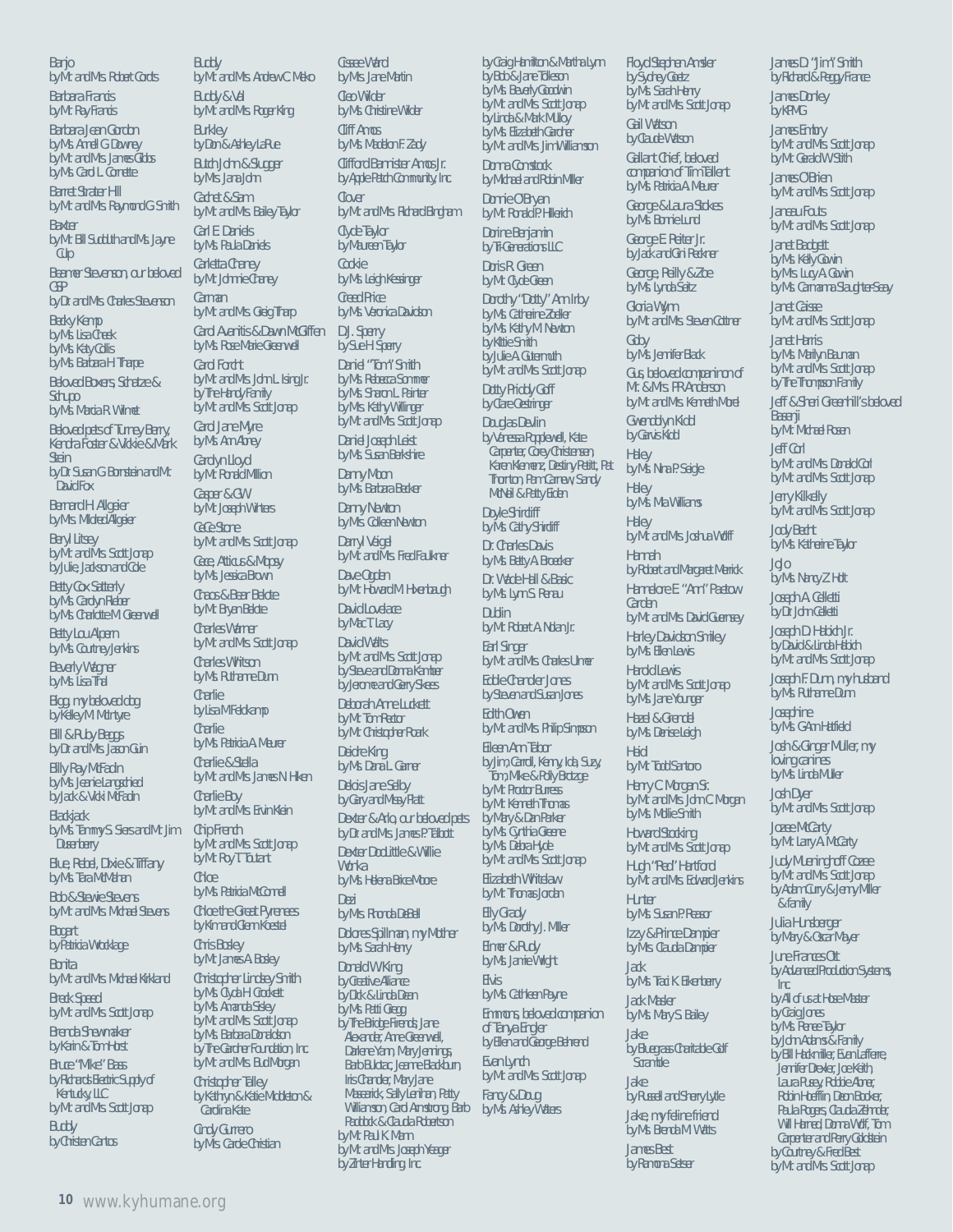*by Mary Lou & Jay Campbell by McDevitt Family*

*K.C. & Anna by Loretta Boydston*

*Kalli & Chloe by Becky Williams*

*Kathy A. Chilton by Ms. Lisa L. Mcallister*

*Kayla by Ms. Tricia K. Hofmann*

*Keith & Mary Ellen Hassett's beloved little doggie by Ms. Lou Ellen Williams*

*Keith Hassett's Mother by Aunt Lou*

*Kelly E. Thompson LaFollette by Fairdale Lions Club Inc. by Mr. and Mrs. Scott Jonap by Ms. Meleesa S. Oldham*

*Kennedy H. Clark Jr. by The Hylands Kennels*

*Kevin Dugan by Mr. and Mrs. Scott Jonap*

*Larz Markham-Abedi by Teri, Shawn, Anthony & Gavin*

*Laura Mangeot by Mr. and Mrs. Scott Jonap*

*Lavelle Stephenson by Mr. and Mrs. Scott Jonap*

*Leo by Ms. Claire K. Shadburne*

*Leonard Tingle by S. Wayne Nuss by J.G. and Dolores Radford*

*Levi Winder Bedwell by Ms. Leigh Reasor*

*Lexy Kelley by Ms. Diane M. Kelley*

*Lickerish by Ms. Linda L. Parry*

*Lily by Ms. Kristin Regala*

*Linda Teets*

*by Joyce & Tom Arms Little Bit, my dog*

*by Mr. and Mrs. Frank Jones Little Bo Jr.*

*by Dorothy Moss Logan Howington 2001-2016*

*by Ms. Jessica Howington by Susan Howington*

*Lola Carlin by Mr. and Mrs. James E. Carlin Lucie, our toy poodle*

*by Ms. Carol Rumrill Lucille Henson*

*by Bruce and Diana Mitchell*

*Lucky by Robert Kasting D.M.D. LuLi, Sophie, Myra, Indi, Nievl & Spot by Mr. Stephen A. Thomas*

*Maddie, the best cat ever! by Ms. Christi Baunach*

*Maggie by Mr. Mike Kenney*

*Maggie Kiefer by Randi Barnes*

 $\text{Paw}_{\text{Stret Journal}}$ 

*Major & Lacey Yates by Steven & Carol Scheff*

*Marcella Miller by Sandy, George & Nancy, George & Shirley, Neil & Diane, Ron & Karen, Theresa, Joyce, Martha & Candy*

*Maren Opitz Murphy by Your Policy Services Family Margaret Schagene*

*by Mr. and Mrs. Donald Pope Martha Van Natta*

*by DSB - US Census Bureau by B&J Trucking*

*Mary Bishop by Mr. and Mrs. Scott Jonap Mary Cunningham*

*by Stephen & Mindy Marks Mary Duley Davis*

*by Joni Dalton Mary Elizabeth Parsons by Brownsboro Park*

*Mary Elizabeth Reid*

*by Dr. Joe F. Arterberry Mary Helen Bishop by Bob Bishop*

*by Mr. Paul L. Gerber by Joyce Van Lines, Inc. by Mr. Robert M. Summers by Donna & John Knebel by Ms. Lisa S. Christman*

*Mary Lou Cunningham by Ms. Wendi Cunningham Taylor by Mr. and Mrs. Scott Jonap by Sheehy & Associates by Ms. Melissa Tapley by Francis Balf & Family and Ellen Gray & Family*

*Mary Lou Wilkerson by Dr. and Mrs. Jerry B. Buchanan*

*Mary Tyler Dendy by Mr. and Mrs. Paul Dendy*

*Max & Buffy by Derrick Drake*

*Max Wombwell, faithful dog by Mr. and Mrs. George B. Wombwell*

*Maz, Millie & Lucy by Mr. and Mrs. Richard Eschman*

*Melvin by Ms. Katherine Elder Meryl Jean Terhune*

*by Bill & Ann Monhollon Michael Lattis by Mr. and Mrs. Clifford Messaros Milka by Mr. William Haak Minnie by Ms. Ann D. Decker*

*Miranda Hendrix by Wil James & the Toyota Team Members Miss Kitty by Ken and Deborah Bass Missie, our beloved dog of 16 years by Ms. Barbara Ann Johnson*

*Missy by Ms. Dawn Urschel* *by Chris and Pam Pearson Molly Bacon by Dara Feldt Molly Elizabeth by Rhonda Wanner MoMo, beloved cat of Laurie Engleman by Ms. Maricita Heuglin Mona Mallory by Mr. and Mrs. Scott Jonap*

*Molly*

*Moose, Axe & Mo, our beloved pets by Rick and Karen Albers*

*Morgan by Ms. Tonya Madden*

*Morris G. McCrocklin by Ms. Courtenay Murakowski by Mr. and Mrs. Scott Jonap Mr. O'Reilly by Ms. Joyce Bonick*

*Muffy, Little Dog, Sam, Silver & Raven*

*by Ms. Brenda Moody My sweet Bailey*

*by Debra L. Wohner Nana Kent*

*by Ms. Kayleen M. Courier*

*Nancy A. Johnson by Michael & VA Foreman (S&J Electric) by Ms. Darlene Helm by Martha & Roberta by Mr. and Mrs. Leo Camp by Mr. Scott W. Dolson by Ms. Mary Catherine Evers by Phil and Dot Patterson*

*Nicole Foreste Sancomb by Kirkby and Stephanie Tittle by Mr. and Mrs. Michael Rash*

*Niki by Mr. and Mrs. Frank Brooks*

*Norma Breed by Mr. and Mrs. Scott Jonap*

*Norma "Nova" Decker Vincent by Ms. Leslie Covington by Mr. Ronald P. Hillerich by Mary Watts, Terri & Mitch, Bob & Pam, Karen & families*

*Norma Lee Whitten by Mr. and Mrs. Scott Jonap by Judy Hardesty, Mary Cox, Donna Murphy, Kitty Davidson, Angela O'Neill & Theresa Henken by Fred & Brenda Harley*

*Oliva Kirchner by Ms. Amber L. Kirchner*

*Owen McMasters by Ms. Jill Sivori P.D.*

*by Ms. Connie M. Woods Patch Edlin*

*by Ms. Jennifer Imorde Pauline Tandy by Mr. and Mrs. Greg Tandy*

*Payson Grimm by Ms. Leslie Frye Peaches by Melanie Pierson* *by Mrs. Deborah A. Phillips Penny by Mrs. Marva Goodlett Percival & Tristan by Jessica Goldstein Pete, beloved companion of Abby & Alan Dunaway by Mr. Robert A. Nolan Jr. Phoebe Sue by Arbutus Collins Pookie & Kashmir by Rick and Tammy Houchens Pre by Steve and Mary Paul Ralph Martin by Mr. and Mrs. John Ackerman Ralph Stemler by Mr. and Mrs. Scott Jonap Reilly by Ms. Lynda Seitz Rex, Casey & Sabo by Ms. Michelle Norris Richard Abney by Ms. Erika Ray by Ms. Cheri Wheeler Richard Harrison "Ricky" Mitchell by Ms. Jody L. Shaikun by Donna Vowing & Bryan Blackburn*

*Peeper, my beautiful cat*

*by Ms. Laura Hughes by Mr. and Mrs. Gary Mounce by Mr. and Mrs. Scott Jonap Richard James*

*by Mr. Richard James*

*Roady Girl by Mr. and Mrs. Roger Sego*

*Robert Edward Riesert by Ms. Leslie K. Gagnon by Mr. and Mrs. John T. Bondurant by Mr. and Mrs. Scott Jonap by "Gabe" Vogel*

*Rocky & Serae by Vincent and Maria Corsi*

*Roger Day by Ms. Revella A. Hamilton*

*Romeo by Mrs. Kristi Miles Rosalee Sanders*

*by Ms. Missy Nido by Mr. and Mrs. Scott Jonap by Plumbers Supply Co. by Mr. Joseph Smith*

*Rosie by Ms. Betty Unruh Roy & Calvin*

*by Ms. Linda Snyder Rratt by Mr. Jim Corwin*

*Rufus by Dr. Donne D. Harmon Rufus, Zena & Zelda by Ms. Susan H. Glazer*

*Rylynd Remy by Nash & Hudson Meredith S.W. Palmer-Ball by Palmer Products Corp*

*Sally Underwood by Will & Erica, Allen, Wilson & Stephanie, Andy & Mia, Jack & Amanda, Erasmo & Brittany and Curt by Brookland Cemetary LLC by Mr. and Mrs. Glenn Dickey by Heaven Hill Brands by Mr. and Mrs. Jeffrey S. Jones by Superior Vault Company, Inc. Sammie & Foxie by Mr. and Mrs. Gary Clements Saskatoon, the best terrier in the world by Ms. Rhea Timmons Sassy, our dear kitty by Mr. and Mrs. Douglas Grace Scarlett, Big Sam, Rhett & Ashley by Mr. and Dr. Michael Miller Schnoopsie by Ms. Tonya G. Newman Scooter by Ms. Leesa Hill Scotty, beloved companion of Ashley Taylor by Ms. Mary Hornek Scout by Ms. Vicki Johnson-Leuze Scout Lindner by Mr. Bill Sudduth and Ms. Jayne Culp Scruffy by Ms. Ashley Humpich Sean Kimberlin by Ms. Leslie K. Hale Sebastian Whiskers by Mr. & Mrs. Todd Curtis Shaggy by Ms. Sara Larde Sharla Mae by Ms. Rebecca B. Bruner Sheba & Sam by Ellis Hannahs Shelby by Bonnie Baker Shelby & Jack by Ms. Stephanie Walker Shellie April Harrington by Cheryl Harrington Sherry Deane by Lee & Pat Coleman Simba by Mrs. Susan M. Morris Simon & Mr. Bean by Jen Nelson Simon & Salem by Mrs. Faith E. Good Sissy & Shadow by B.J. Sweazy Skipper, beloved dog Carol & Charlie Hebel*

*Skyler by The Mulligans Snapper Dog*

*by Rev. Edward W. Schadt*

*by RL and Martha Bandy*

*Snowball & Holly Berry by Mrs. Donna R. Chamberlain Soddy & Tugger by Mrs. Charlotte A. Kaufman Sophie by Ms. Joan Masters Spark, Sandy, Bessie, Micky & Bubba, my canine babies by Ms. Denise Kleczynski Suezell Cook by Za Flores by Ms. Melissa Niedert by Becky & Tooley Ward by Ms. Claudia A. Houston by Mr. and Mrs. Scott Jonap by Ms. Jill McIntosh*

*Sug Schusterman by Ms. Janet Ames Sugar, beloved cat of Debra Stamper by Mr. John Selent Sunny by Mr. Michael Freeman Sunny & Shadow by Ms. Judith B. Reed Sweet Pea Thomas*

*by Janet & Ted Fine*

*by Ms. Kathy Thomas*

*Sydney Stout by Kelly Stout*

*Tank, beloved cat of Tammy Siers*

*by Ellen and George Behrend*

*Tera Wray Static by Mr. and Mrs. Scott Jonap*

*by Jon & Abbi Wurth Teresa Butt*

*by Mrs. Alisa O. Gray*

*Terry Jay Waugh by Mr. and Mrs. Philip T. Hines Jr.*

*Terry Thieneman by Mrs. Andrea M. Greenwell*

*Tess by Mr. Ryan Sells*

*by Mr. Martin Weber Truly & Teeny*

*Travis Waddle by Mr. and Mrs. Stanley Knott Trevor*

*by Adrienne & Meagan Woidich by Mark and Peggy Woidich Tyleen Farmer by Ms. Cheryl Jones Tyler, our Yorkie by Ms. Betty Whiteley Virginia Currie by A Taste of Kentucky by Dave & Donna Barrickman by Ms. Joan Sanford by Mr. and Mrs. Scott Jonap William "Bill" Hunter by Mr. George E. Ramser Jr. William D. Campbell the "Cat's" by Ms. Mary Faith Campbell William Hunter by Mr. Tim Cecil*

*William Joseph Bruenderman by Robin and Brock Gamez*

**Paw** 11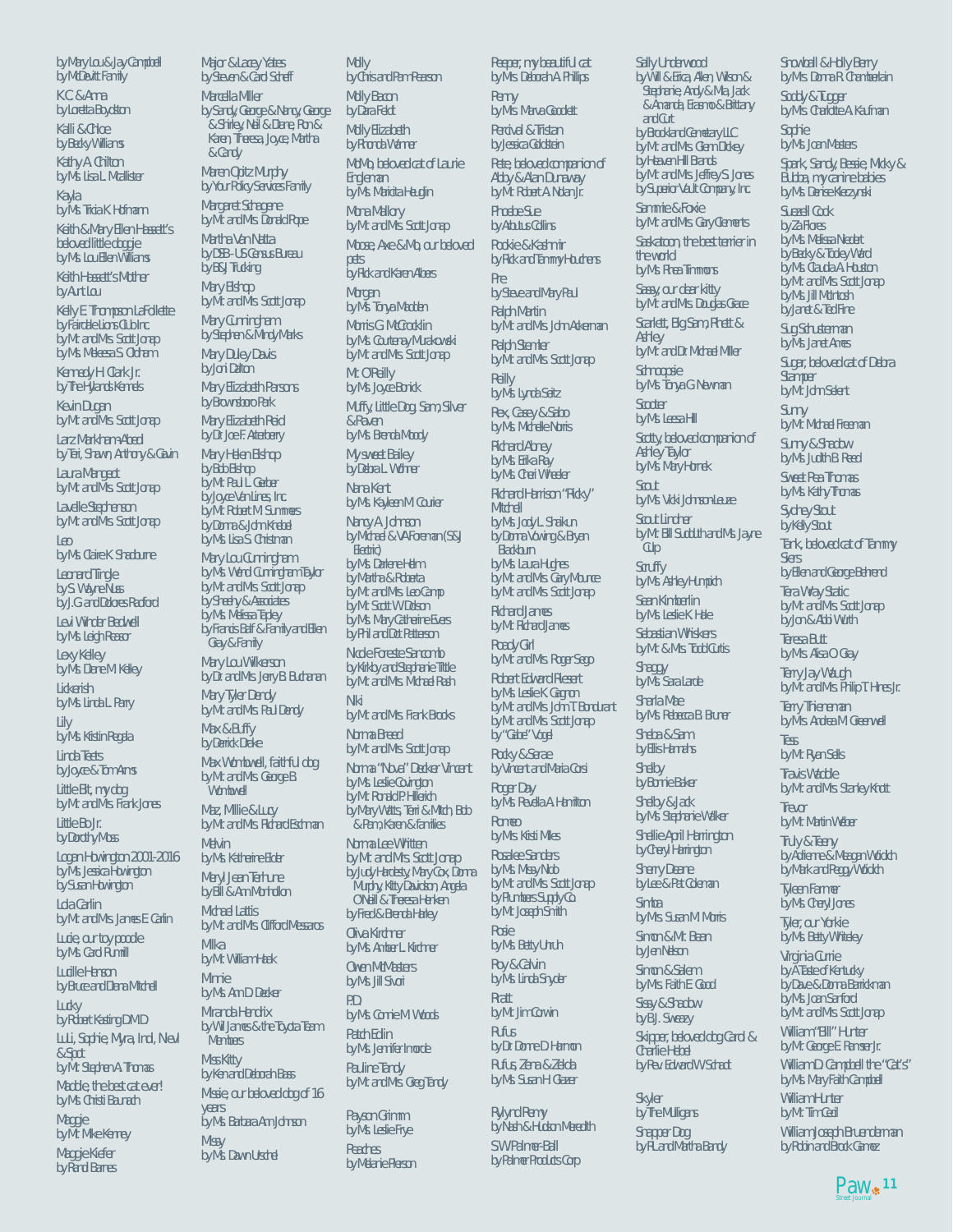*William Leo Smith Sr. by Ms. Donna F. Smith*

*Willie & Kiwi by Mark and Peggy Woidich Wizzard & Ruff Ruff by Mr. and Mrs. Samuel J. Fodera*

*Woodford by Mr. and Mrs. Cyril J. Stocker Yuppie by Mr. and Mrs. Charles R. Whalin*

*Zara Wade by Mr. Jimmy Cannaday*

*Zuki, our dog by Christy Vermost*

### *In Honor of….*

*Abby by Mr. and Mrs. Jeffrey Magers All adopted animals and their families by Mr. and Mrs. Dick Crane*

*All my animals by Ms. Cynthia Wood*

*Allen Button & Judith Daniel by Jason Daniel*

*Allie by Ms. Patricia I. Flaherty*

*Alyse Wagner by Health Management Resources Corp.*

*Amanda Grangier - Merry Christmas!*

*by Treva & Tony McGrath Amy Sandlin & Merlot Plus* 

*Riesling by John Sandlin*

*Angela Louden*

*by Larrie Louden Anthony Vowels - Merry* 

*Christmas! by Billy and Judy Vowels*

*Aunt Mary & Uncle Denny Heinen - Merry Christmas! by Mrs. Robin L. Woodward*

*Bear, our cat by Mr. and Mrs. Linwood A. Watson Jr.*

*Beatrice K. Cat by Tracy Keller*

*Beauregard Roberts*

*by Mr. Josh Roberts Bella by Dr. and Mrs. Donald B. Katz*

*Bill Stemmle*

*by Ms. Margaret A. Lally Bode & Dee Dee*

*by Ms. Charlene Woods*

*Boots by Mr. John Barton*

*Braxton Kelley's 8th Birthday!*

*by Mrs. Melissa J. Kelley Brockman Walker Bell*

*by Mr. Christopher Bell Buddy by Mr. Tim Haley*

*Buster Griesbeck by Ms. Katie Griesbeck* *Caesar by Cheryl Scott Casey Carl, my kitty by Ms. Denise Carl Cecil Mink by G. Derrick Hodge Chance E. Rowe - my rescue dog & best friend by Ann K. Rowe Charlotte Schuhmann by Mr. Andrew Schuhmann Chelsea by Ms. Jennifer B. Rousos Cindy Lou by Mr. and Mrs. Douglas Bishop Clara Hudson by Mavin Martin Clayton, Dean & Pence Turner, Katie, Paul, Avery & Elliot Turner, Ginny & Scott Rudes & Family, Ruth Cloudman, Alice Cornel & Margy & Preston Thomas by Ms. Paula Hale Conner Coalrich by Autumn Colarich Constellation Employee Volunteers by Ms. Barbara Shortridge Dagaz & Jera by David Keely Daisy Ann by Ms. Janice L. Glanz Dakotah Kaelin by Ms. Deborah Hite by Mrs. Elizabeth d. Kaelin Dana Arnold's 70th Birthday! by Carolyn Kay Brown Danny Cash by Ms. Holly J. Rogers Dawn York by Ms. Deborah Price Dennis Weldon by Susan Trubey Diana Rodriguez by Bill and Betty Whitaker Dixie by Ms. Hadley A. Hendrick Donn Farrell by Mr. Kenneth Thomas Donna Campbell by Ms. Christina Campbell Dorothy Neely by Jim Summersgill Dozer by Ms. Katie Carbone Dr. Chele Zehnder by Ms. Amy Hardin Dr. Philip Heye by Ms. Andrea B. Dunlap Dwight Lindsay by The Staff at Allergy Care Elizabeth Robertson - Merry Christmas! by Alice & Greg Schaaf Ellen, Susan & Sherill by Ms. Betty H. Schwartzel*

*Emily Burns by Mr. Justin Lane Briggs Emily Holt by Ms. Tammy DeArmond Eric, Lesley & Rocky Brown by Ms. Judy McCombs Foxie by Mrs. Nedra A. Brown Frank & Virginia Liedtky's Christmas! by Fred and Bobbie Cook Gary & Shirley Costello by Ms. Victoria S. Costello Georgia by Ms. Mary Downs Gordon Lamb & Diane Seamon by Ms. Mary Lamb Graham & Valerie Ellis by Mr. James Ellis Great Colleagues; Tony, Sherri, Michael, Mary Jo, Kim, Dr. Mike, Gail, Olivia, Stacie, Emily & Chaz by Dr. Quinn Chipley Gregory Curry by Jonni Miller Greta by Stein Automotive Greta by Ms. Donna Wirick Gus & Predecessors by Rev. and Mrs. Harold Linn Hana & Haley Priddy by Dana Pearl Hannah, Lucky, Beasley & Bell by Ms. Judy Landis Harrell Tague by RPE Agents Herbie & Teddy Hertzman by Allen and Michelle Hertzman Hope by Ms. Kathleen Bariteau Hunter Basham by Ms. Nicole Basham Iris Harvey by George Harvey Ivon by Ms. Linda Joffrion Jack Russel formerly known as Toga by Ms. Deborah Rawn Jake by Mr. Rick Lear James Lievre by John and Jeannie Vezeau Jamie Laws by Louis T. Roth & Co. Jane Dreidame by Ms. Karen Weber Janet Parker & Sammy - Merry Christmas! by Alice & Greg Schaaf Jazmine Anderson by Ms. Faith Anderson Jean Locy by Mark and Jean Locy Jennifer Caldwell by Betty Tatro*

*Jennifer Ringstaff by Louis T. Roth & Co.*

*Lucy & Katie, beloved pets of Cissy Musselman & Dooney, beloved pet of Maureen* 

*McGowan by Ms. Janet Ames Mackenzie Wallace by Ms. Jessica Iezzi Maddie Schueler by Mr. Matthew Schueler Madison, McKinley & Merynn* 

*Butler by Bryce Butler Maggie by Kelsey Colvin Mandy & Annie Laurie by Ms. L. Anne Dishman Margaret Sutton by Robert Brown Marian Osborne - Happy* 

*Birthday!*

*Marie Roby by Susan Roby*

*Maya*

*Mazie by Nate Schmidt*

*Association*

*Merlyn Fee by Ms. Eulalie Fee*

*friend 2015*

*Foshee*

*by Ms. Michelle McQueen*

*Members of Louisville Dog Run* 

*by Louisville Dog Run Association*

*Michael Anthony Curtis, dear* 

*by Mr. and Mrs. Michael Springer Michael Foshee & Alia Hodge-*

*by Ms. Elisabeth U. Foshee Michael Widerschein & Aline Meeker - Happy Hanukkah! by Ms. Lotte W. Widerschein Michelle Hertzman's birthday by Ms. Teresa Kelley Michelle Jones*

*by Richard and Laura Dimin*

*Mark & Donna Wrightson by Ms. Lisa Wrightson Mark & Peggy Woidich by Adrienne & Meagan Woidich Mark Roberts & Amy Duncan by Mr. Christoper A. Cook Martha Martin by Ms. Lisa Cates Mary & Tom Radle by Ms. Amy McTyeire Max, Ella & Archie by Ms. Vonda Motsinger*

*Jerry & Linda Jarvis by Mr. and Mrs. David Jarvis Jethro by Ms. Diane O. O'Bryan Jewel by Mr. Kevin McKeel John & Janet Ames by Ms. Bettina M. Whyte*

*John Friend & Tyler Korus - Merry Christmas!*

*by Bishop & Associates John H. Weathers*

*by Maureen Capalbo Johnny by Tom Shurling Jordan*

*by Bevelry & James Robertson Joshua Curtis Fultz*

*by Terry Fultz Josie Howell by Mr. Matthew Howell*

*Joy by Ms. Dorothy Denniston Jules & Jen - Merry Furry* 

*Christmas! by Gordi Smith Karen, Catman & Peanut by Dennis Hall*

*Kathie Wrightson by Ms. Lisa Wrightson*

*Keith Underwood by Rachel Underwood Kelsey DeLorenzo*

*by Cherene Saradar*

*Kentucky Department of Travel & Tourism by Miles Partnership Kirsten, Sugar & Mo*

*by Ms. Cheryl Martin Willett Kyle & Macy*

*by Cheeky and John Bahe Lady Sarah*

*by Ms. Jeannine M. Wise Laura Dunbar's Birthday by Mr. Thomas E. Dunbar by Mr. Wallace H. Dunbar by Ms. Sarah Dunbar Parker*

*Leah Greenberg, Mia Zuber & Sarah Pape by Mrs. Corinne M. Greenberg*

*Lesley McCombs by Ms. Linda Kline*

*Lexie & Sophie by Ms. Amy B. Hogan*

*Lilly by Ms. Debra K. Bauder*

*Lira Johnson by Loren Beyer*

*Logan Howington by Ms. Jessica Howington Loren Beyer by Ms. Lira A. Johnson*

*by Slack Technologies, Inc. Mike & John Anson by Mr. Fred M. Goldberg Mila aka Tina by Samantha Shelton Milo by Ms. Martha A. Johnson Missy by Mr. and Mrs. Delmar Austin Mitzi Trommler by Ms. Helene Trommler*

*Molly, my yellow lab by Phyllis McMurry Tate Mr. & Mrs. Denny Heinen by Ms. Janice Giles Mr. & Mrs. Robert H. Hoke Jr. by T.M. Crutcher Realty Corp Murphy by Eugene Bechtel Murphy by Carole Lash My rescued dogs and cats by Ms. Sandra Pister Nolan Wesley - Merry Christmas! by Ms. Kathy Wesley Norma Farr by C.T.R. & J. Olive by Amy Seiler Opal by Ms. Suzanne P. Smiley*

*Oscar by Mr. Lewis P. Seiler Jr.*

*Patches, Sandler & Della by Sheree Banet*

*Patrick & Elizabeth Padgett by Ms. Maryland Austin*

*Peggi Reed by David Brumley*

*Penny Lane by Ms. Pamela Young*

*Poppy's Birthday by Ms. Anita Blount by Mr. Timothy M. McDaniel*

*Pumpkin by Ms. Betty J. Hall*

*Randy & Jane Pratt by Mr. and Mrs. Charlie Hornaday*

*Rebecca by Mr. Joseph Best*

*Rebecca Bolten by Ms. Sara Bolten*

*Reece (formerly Jonah) by Megan Martin*

*Reesa Strange by Mallory Strange*

*Rev. Lisa Tolliver & Dr. Terri Wood*

*by Ms. Cynthia Allen Robert Westerman*

*by Ms. Cindy C. Westerman Robin*

*by Royce Coleman Rosemarie Weber*

*by Mr. Warren Weber Sable*

*by Jane Adam*

*Sabrina & Tabitha by Ms. Janis Livers*

*Sadie*

*by Dara Feldt*

*Sadie Mae*

*by Ms. Elizabeth Rankin*

*Sam & Maddie Fox by Ms. Jennifer Fox*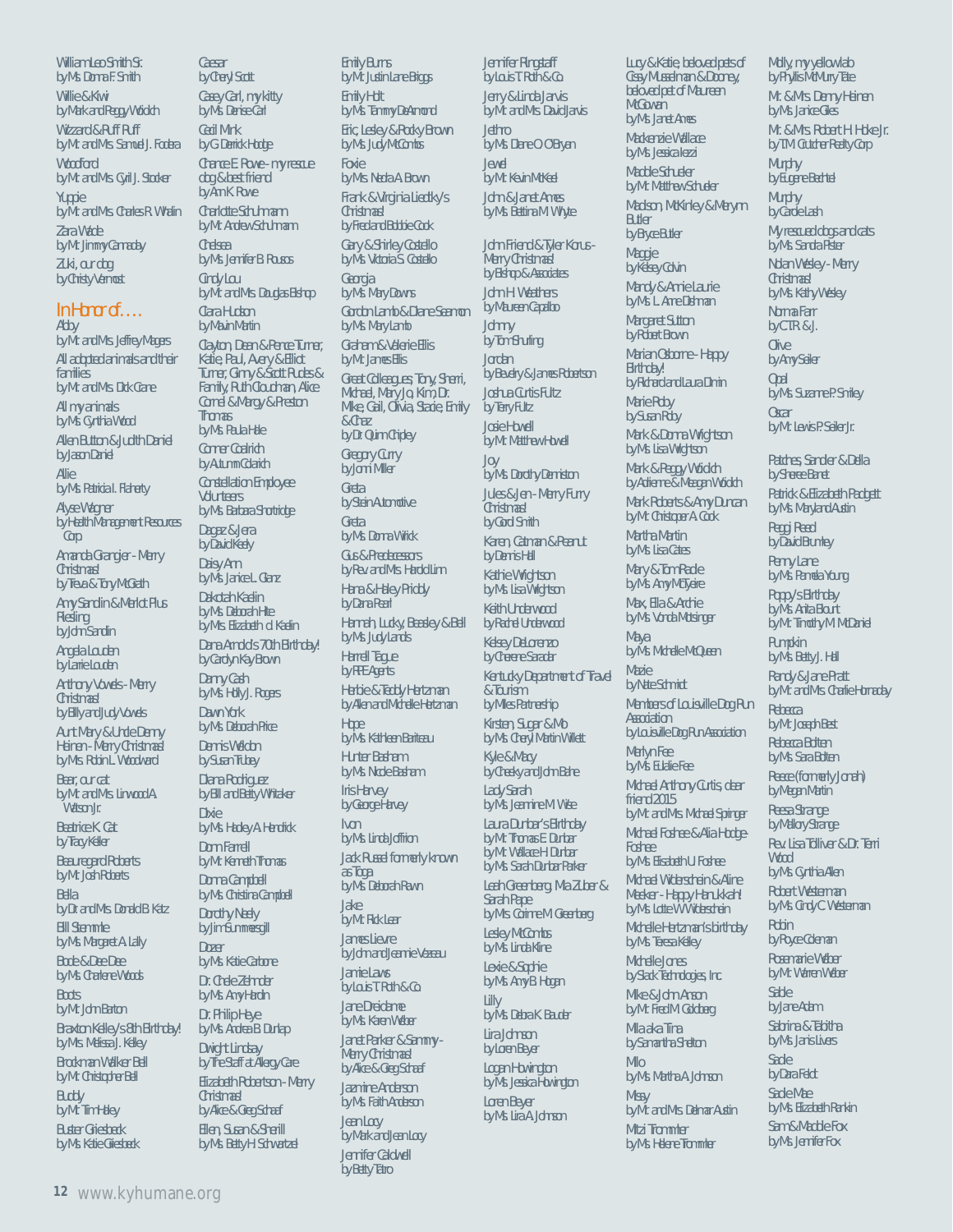Volunteer DeTails



# Fostering Con dence

Love animals and want to give back? Become a foster caregiver! Every year, the Kentucky Humane Society takes in over a 1,000 pets who need a little time in a home before they can be adopted. Typically these pets need a temporary home because they are either too young to be spayed/neutered and adopted, or they are recovering from illness, injury or surgery. Other animals may be "wallflowers" who are shy and need time in a foster home to relax. Many of our foster caregivers work full time and already have pets on their own. Interested in learning more? Visit our website, kyhumane.org or email foster@kyhumane.org.

#### *by Megan Decker, PR/Marketing Assistant*

Tori Miller has loved animals since she was a young girl and has always aspired to save as many as she can. After moving to Kentucky when she was nine years old, her mother developed severe allergies, and Tori was no longer able to have pets.

As soon as Tori grew up, found her own place and became financially stable, she began preparing for a new addition. The first place she started looking? The Kentucky Humane Society.

Tori adopted her first dog, Maya, from KHS in 2015 and quickly adopted her second, Luke, three months later. During Luke's adoption, Tori learned about our foster program and immediately sent in her Foster application. Tori says she wanted to join the foster program because, after learning more about KHS, she fell in love with the organization and wanted to help as much as she could.

"There are no words for how excited I was to start fostering. I always want to help as much as I can, and fostering gives me the chance to make a difference in these animals' lives."

Since she began fostering, Tori has provided a temporary home for more than 30 needy dogs and puppies. Tori says while she loves fostering puppies, her favorite animals are the Wallflower fosters. Wallflowers are very shy animals who often hide from new people and are easily spooked by sounds and objects. Wallflower foster caregivers focus on building trust and confidence in these shy, fearful dogs and help them become welladjusted companions.

"They are often big dogs, but they are scared of even the tiniest thing. Seeing them get braver and learn how to interact with people is truly amazing. These dogs don't understand how human interaction works, and seeing them finally accept and love me is the best feeling."

When Tori isn't dedicating her time to KHS animals, she works as a leasing agent and enjoys bowling and going out with her friends. Tori has three dogs and a cat, all of whom she adopted through KHS. The latest adoption was one of her recent Wallflower dogs, Melody.

"Honestly, the thing I like most is fostering. I love hanging out with the



*Tori with Melody*

animals and playing with them. I love taking my dogs out to get ice cream or Starbucks Pup Cups. They are my hobby and what I do when I'm not working. I have an obsession, but I am 100 percent okay with it!"

#### *Samantha*

*by Pat and Larry Kirk Sara Hagan Sells & Rufus by Mr. and Mrs. Mark Sells Scout & Jacy by Ms. Marcia G. Luckett Sharon Kraemer - Merry Christmas! by Nicole, Stephen, Julie, Jamie & Myles Sheena by Ms. Gloria J. Bryant Shiloh & Lyra by Jennifer Goldberg*

*Sparky Van Barky by Ms. Linda Arnold Sport, Churchill, Daisy, Cash, Lucky & Cici by Ms. Laura Dunbar Stephanie Finney by Ms. Elizabeth Olson Stephanie Richards by Mr. Matthew Christison Stephen & Michele by Ms. Beth McKendrick Stephen Amato by Ms. Anne Fleming*

*Steve Flynn & Cindy Vaughn by Dana Greathouse Sue Schonberger by Janice Bird Susan Oppel - thanks for Cricket by Viloet McClure Tally & Ginger by Carol S. Brinkman Tamara by Mr. and Mrs. Saul Pohn Tatum Fox by Ms. Lisa DeSpain*

*Taz by Mr. and Mrs. David Stevens Terry Moore by M. Gullion Tessa & Zelda by Paul and Christy Medina The Farrell Family by Keegan Storrs The Hoffman Family by Ms. Sandra Kirkby The Makela Family by Hester H. Haick Thelma Tolakis by Mr. and Mrs. Paul E. Disney Jr.*

*Thomas Stone by Mr. and Mrs. Michael Stevens Tigger by Kathleen Mueller Tigger Wigger Woo Moore by Ms. Helena Brice-Moore Toby & Tinkerbell by Ms. Juliet Davenport Todd, Marsha & Sydney Veith by Kasey Brady Tom Smith by Mr. J. T. Smith*

*Tricia Hofmann - Merry Christmas! by Mr. David Kirkby Vera & Agnes Loeser by Mr. and Mrs. John Ackerman Will Kishman by Ms. Annie Ericson*